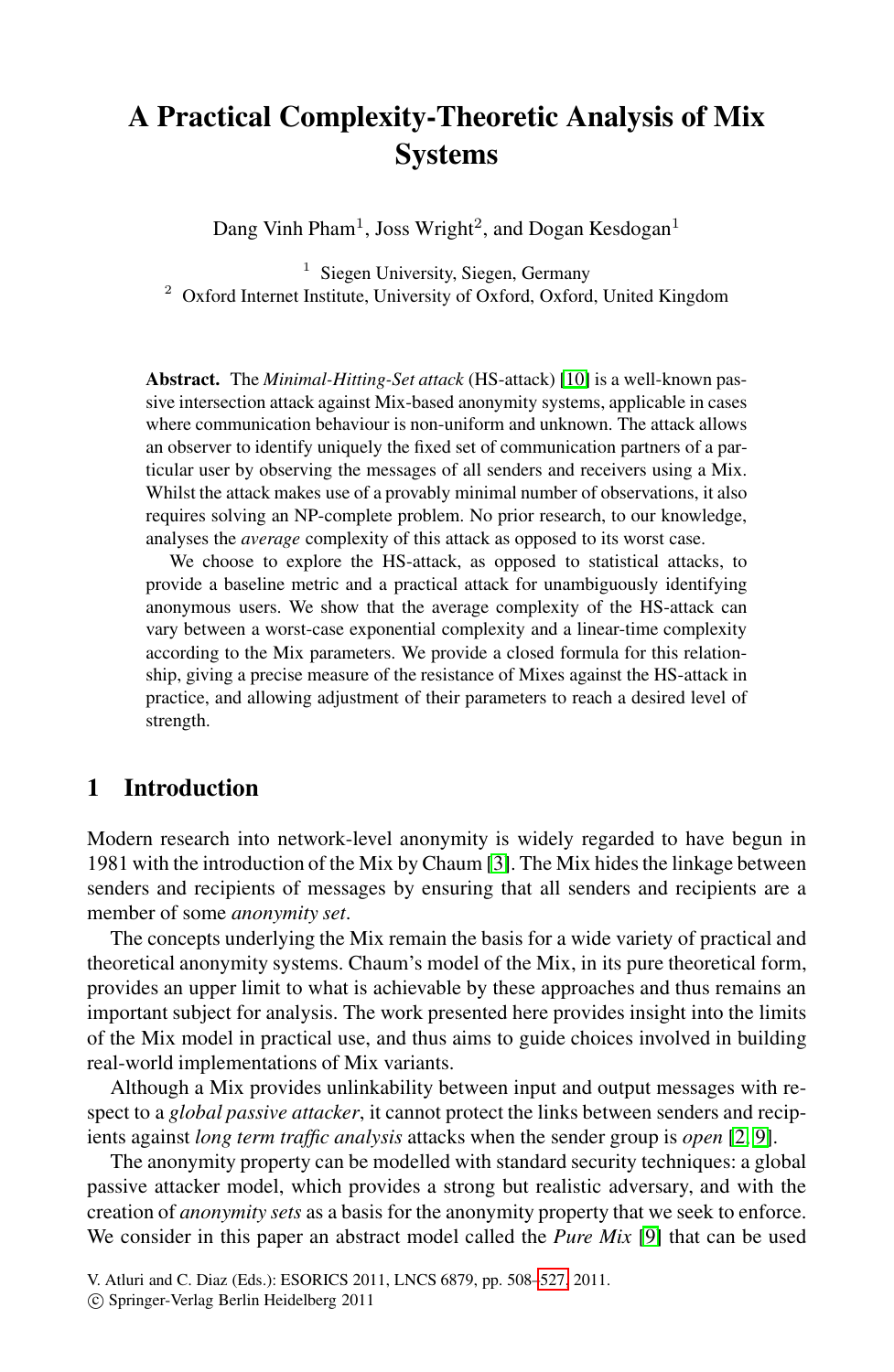to model more complex practical [M](#page-16-2)[ixes](#page-16-3) [14, 15]. Analysis of this model is believed to be applicable to other Mix models, with appropriate modifications, but these are not addressed here.

Berthold et al. [2] introduced a class of long term traffic analysis attacks on the Pure Mix, called *intersection attacks*, proving that Mixes with open sender groups cannot provide long term unlinkability if each sender repeatedly communicates with a fixed recipient. In practical usage, however, a sender may have seve[ral](#page-16-4) communication partners and a less restrictive model is therefore need[ed](#page-16-5)[. K](#page-16-6)[es](#page-16-7)[do](#page-16-8)[gan](#page-16-9) et al. introduced the Disclosure [1] and Minimal-Hitting-Set (*HS-*) attacks [9, 10] for repeated communication with an arbitrary fixed set of recipients.

These attacks exploit the fact that a global passive attacker can selectively observe only *recipient anonymity sets* in which a particular sender, referred to as *Alice*, contributes a message. Given sufficiently many observati[ons](#page-16-2), Alice's recipient set is the smallest unique set intersecting each of the observations: the *unique minimal hitting set*. Unfortunately, computing this minimal set is known to be an NP-complete problem [8]. Many popular current attacks against Mixes analyse statistical properties [4, 5, 6, 11, 16] to deduce the most likely senders of given message[s. T](#page-16-3)hese attacks, whilst allowing a level of innaccuracy in results, have the advantage of being much more efficiently computable.

We choose to focus on the Minimal-Hitting-Set attack for a number of reasons: firstly, as the HS-attack uses a provably minimal number of observations [9], it provides an important theoretical baseline for exact identification of a sender's recipients, resulting a metric for Mix anonymisation. Secondly, as we show, it remains a genuinely practical attack in many cases. As the attack is applicable to any distribution of user communications, even when this distribution is unknown to the attacker [10], it applies in many situations with unknown communication behaviour.

Finally, the underlying algorithmic structures related to the HS-attack, based on an NP-complete problem, are themselves an important topic. The research presented here sheds light on analysing the average case complexity of NP-complete problems, and thus those cases in which such problems are computationally tractable.

**Contribution.** This paper contributes, to our knowledge, the first robust and detailed security analysis of the Mix system based on the average computation required to unambiguously identify users with a provably minimal number of observations. It derives, for a given set of Mix parameters, a direct relationship between the number of observations required for identification and the average-case runtime complexity of the attack.

Our analysis is applicable to non-uniform user communication, and allows us to identify Mix parameters for which unambiguous identification of recipients is intractable in the average case. We also identify instances in which recipients of a sender can be efficiently identified by the HS-attack, providing a provably correct alternative to the more popular statistical approaches.

We show that the NP-completeness of the algorithm deployed by the HS-attack represents only a *worst-case* attack complexity, which provides a poor characterisation when considering systems where the *average* time to failure is of greater relevance.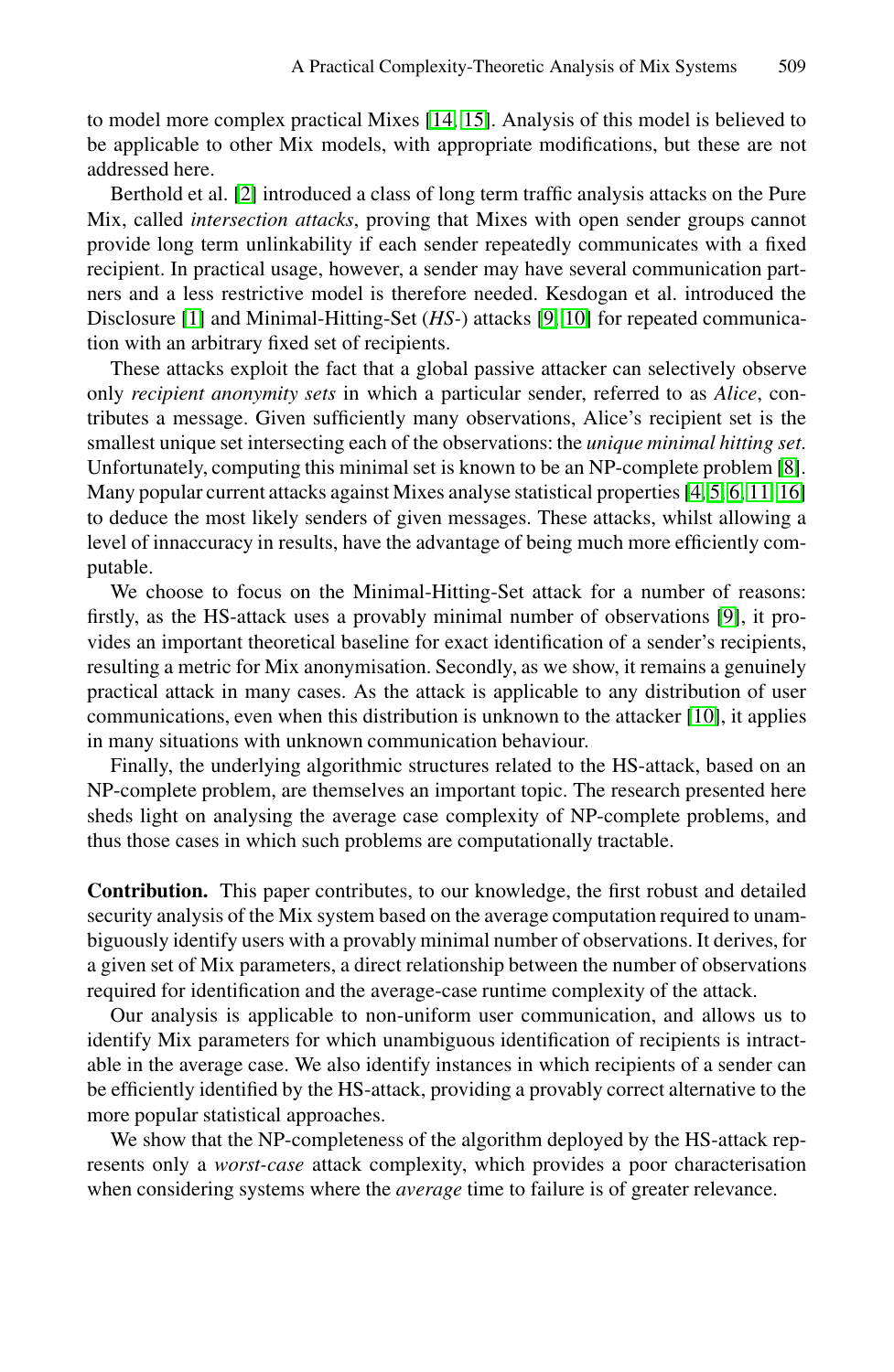In this work, therefore, we explore the complexity *structure* of an exact attack in order to determine the average-case complexity, and provide closed formulas that show the relation between the parameters of the Mix and the average-case complexity required to compromise its anonymity.

The Mix model we employ has been used to model practical Mix implementations such as Mixminion and Mixmaster [7, 15], as well as in other analyses [2, 1, 4, 9, 5, 16, 13].

**Related Work.** A security metric makes a quantitative statement concerning the resistance of a system to an attacker. Our attack model consists of a passively observing attacker against a given anonymity system. The attack that we consider relies solely on observations of this anonymity system. The success of the attack is therefore dependent on the attacker's *knowledge*, and knowledge gain, and on its *[com](#page-16-3)putational capabilities*. This form of attack is well known as *passive traffic analysis attack* in the literature. These attacks are hard to thwart, as they exploit the information leakage inherent in all anonymity systems.

*Statistical long-term traffic analysis* attacks are closest to our approach. These address cases in which Alice's communication behaviour reveals statistical patterns that allow identification of her likely recipients. By relaxing the requirement for absolute correctness, these attacks gain significant computational efficiency.

Greedy variants of t[he](#page-16-5) [HS](#page-16-8)[-a](#page-16-7)t[ta](#page-16-6)ck, the SHS- and HS\*-attacks, were suggested in [10]. These compute hitting sets guided by the frequency with which a peer was contacted while under observation. The result of the SHS-attack is a hitting set that is consistent with the observations made by the attacker, but which can miss Alice's real recipients (*exclusion-error*) or contain recipients not contacted by Alice (*inclusion-error*). In contrast to the SHS-attack, the HS\*-attack accepts the greedily computed hitting set only if it is a unique smallest minimal hitting set. This attack can identify Alice's recipient set, but risks producing no result.

The Statistical-Disclosure attack (SDA) [4, 11, 6, 5] [intr](#page-16-9)oduces the class of statistical attacks that focus on the likelihood that a single recipient is in Alice's recipient set. These attacks typically assume some knowledge of the distribution of communications amongst untargeted users, which must remain static during the attack. This approach introduces the possibility of both inclusion and exclusion errors, but results in much more efficient attacks. While both approaches provide advantages, a comparison of their relative effectiveness is beyond the scope of this work, and we will not discuss these attacks further.

One attack of note is the Perfect-Matching-Disclosure-attack (PMDA) [16], which applies statistical attacks to successively weight links between all senders and receivers in a Mix network. This more sophisticated statistical attack builds user communicationpattern profiles to inform its inferences, and allows for tradeoffs between accuracy and speed in disclosing communication links. Again, however, the nature and effectiveness of this attack is largely out of the scope of the current work, which focuses exclusively on provably correct attacks in order to provide a baseline *metric* for anonymity in Mixes.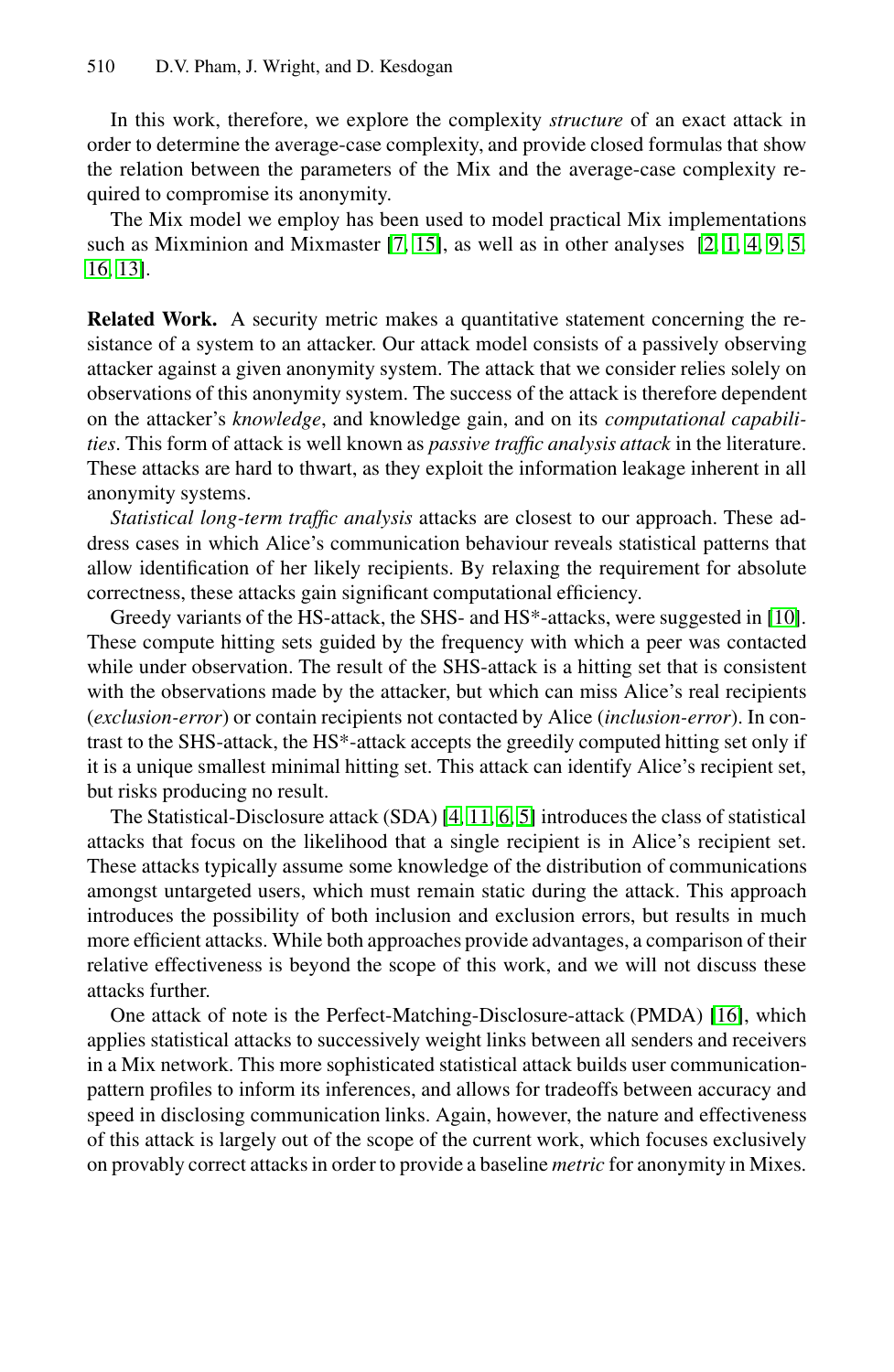**Structure.** Section 2 presents the Mix and attacker model used in this paper. The attack that we present is based on the *ExactHS algorithm* [12, 13] that computes all *minimal hitting sets*, in this case for sets [of a](#page-10-0) user's possible communication partners. The results in this paper enable us to determine the average-case complexity of this algorithm, and thus the average complexity of unambiguously identifying a user's set of communication partners.

Proving th[e i](#page-14-0)dentity of a user's communication partner set is equivalent to proving that all other possible sets of recipients *cannot* be the user's partner set: a *disproof* of these sets. Section 3 presents our theoretical model that describes the number of peers in a possible set of recipients that must be considered in order to disprove it. The average worst case of this number of peers is derived in Sect. 4.

Section 5 applies our analyses to the ExactHS algorithm in order to obtain formulas for the average worst case complexity of identifying peers, and shows how this relates to the required number of observations. To support our theoretical results, we compare our analysis to simulations in S[ect](#page-16-2). 6. We provide conclusions and ideas for future work in Sect. 7.

# **2 Mix and Attacker Model**

### **2.1 The Pure Mix Model**

We consider the *Pure Mix* technique, as justified in [9], as a generalised and simplified model of practical real-world Mixes.

Our attacker model is that of a *global passive attacker* that observes all communication, but [can](#page-3-0)not inject, delay or alter messages. From this basis, we will use the following for[m](#page-3-1)al model of a pure Mix and information leakage for our analysis.

### *Formal Model of the Pure Mix Technique.*

<span id="page-3-0"></span>

**Fig. 1.** [Mi](#page-3-2)x model

- **–** A communication system consists of a set of senders, *S*, a set of recipients, *R*, and a Mix node<sup>1</sup> as shown in Fig. 1. If a sender  $s \in S$  communicates with a recipient  $r \in R$ , then we say that *r* is a *peer partner* of *s*, or simply *r* is a *peer* of *s*.
- <span id="page-3-2"></span><span id="page-3-1"></span> $−$  In each *communication round*<sup>2</sup> a subset  $S' ⊆ S$  of all senders each send precisely one message to their peer partners. Let  $R' \subseteq R$  be the set of intended recipients. The act of sending or receiving a message is not hidden to the attacker, therefore  $(S', R')$  represents the information leakage available to an attacker in each round.<sup>3</sup>

<sup>2</sup> A communication round consists of the Mix node collecting messages from a fixed number of distinct senders and, after applying the "Mix" protocol, forwarding the collected messages in random order to their intended recipients.

<sup>&</sup>lt;sup>1</sup> *S* and *R* represent all users with the ability to send or receive messages in the system.

<sup>3</sup> Note that a sender can send to multiple recipients in distinct rounds, but cannot send multiple messages in a single round.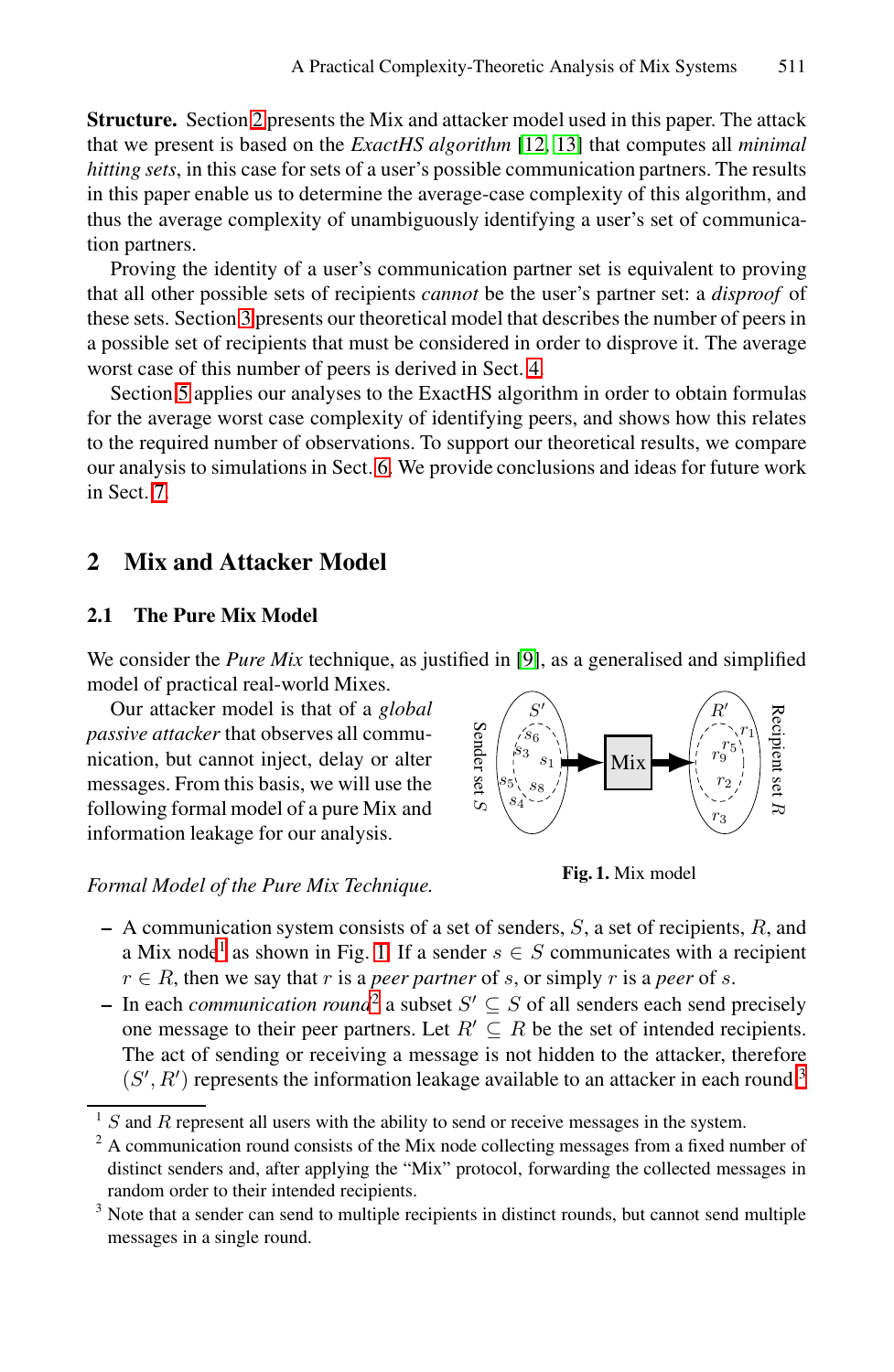- We call S' the *sender anonymity set*, which is the set of all senders that may have sent a given message. The *recipient anonymity set*  $R'$  is the set of all recipients that may have received a message.
- $\blacktriangleright$  We label the size of the *sender anonymity set*,  $|S'|$ , as *b*.
- $\blacksquare$  The size of the *recipient anonymity set*,  $|R'|$ , is less than or equal to *b*, as each sender sends exactly one message per round but several senders may communicate with the same recipient. The size of the set of all recipients is  $|R| = N$ .

*Attacker Model.* The goal of the attacker is to compute, from a set of observations of traffic, all possible sets of peer partners of a target sender  $Alice \in S$ . These possibilities form *hypotheses* for the true set of Alice's peer partners,  $H_A$ , [whi](#page-16-3)ch is assumed to be a fixed set of size  $m = |\mathcal{H}_A|$ . We call a peer  $r \in \mathcal{H}_A$  an *Alice's peer*; a peer that does not communicate with Alice,  $r \in R \setminus H_A$ , is called a *non-peer* and *r* is simply called *peer* if no distinction is required.

The attacker focuses on revealing Alice's peers by observing only those pairs  $(S', R')$ , where Alice participates as a sender. Under this condition we refer to the corresponding recipient set  $R'$  as an *observation*,  $\mathcal{O}$ . The set of all observations collected during *t* c[om](#page-16-2)munication rounds is referred to as the *observation set*  $OS = \{O_1, \ldots, O_t\}$ .

Alice's peer set can be revealed by the *Minimal-Hitting-Set attack* (HS-attack) [10], which computes all hypotheses from the set of observations. These hypotheses correspond to all sets of size *m* that are *hitting sets* in OS. A hitting set is a set that intersects with [all](#page-4-0) observations in OS. A hitting set is *minimal* if no proper subset of it is a hitting set. The HS-attack succeeds if  $OS$  is consistent with only a single hypothesis. In this case Alice's peer set is unambiguously identified, and is thus the smallest *unique minimal hitting set* of size *m*. This attack has been proven to require a minimal number of observations to identify  $\mathcal{H}_A[9]$ .

In applying the HS-attack, we assume that the size of Alice's peer set, *m*, is known, since learning *m* does not change the complexity class of the attack.

*Learning m.* The intuition behind our attack is that at least one of Alice's peers must appear in each observation<sup>4</sup>, while this does not hold for any other set H, where  $\mathcal{H}_A \not\subseteq$ H. Therefore, after a large number of observations, t, Alice's peer set  $\mathcal{H}_A$  remains the unique smallest minimal hitting set.

Assume the existence of a set in which  $H \neq H_A$ , where  $|H| < m$  $|H| < m$  $|H| < m$  happens to be a unique minimal hitting set. If  $p$  is the probability that any peer in  $H$  appears in a random observation, the probability that  $H$  remains a hitting set after  $t$  observations decreases according to an exponential function  $p<sup>t</sup>$ . The probability of learning the wrong set of Alice's peers and the wrong value of *m* by the HS-attack is therefore negligible even for moderate *t*.

<span id="page-4-0"></span>We can learn *m* in time  $\sum_{m=1}^{m}$  $\binom{m}{m'-1} O(b^{m'}m'tb) = O(b^mmtb)$  by running the HS-attack for  $m' = 1, \ldots, m$  with respect to the same *t* observations according to equation (2). If  $m' < m$ , then there will be no hitting sets of size  $m'$  and HS-attack thus detects incorrect m'.

*Multiple Sending per Round.* We assume that each sender sends only one message in each round to simplify the Mix model and our analysis. The HS-attack remains

<sup>4</sup> Recall that an "observation" refers to a round in which Alice participates.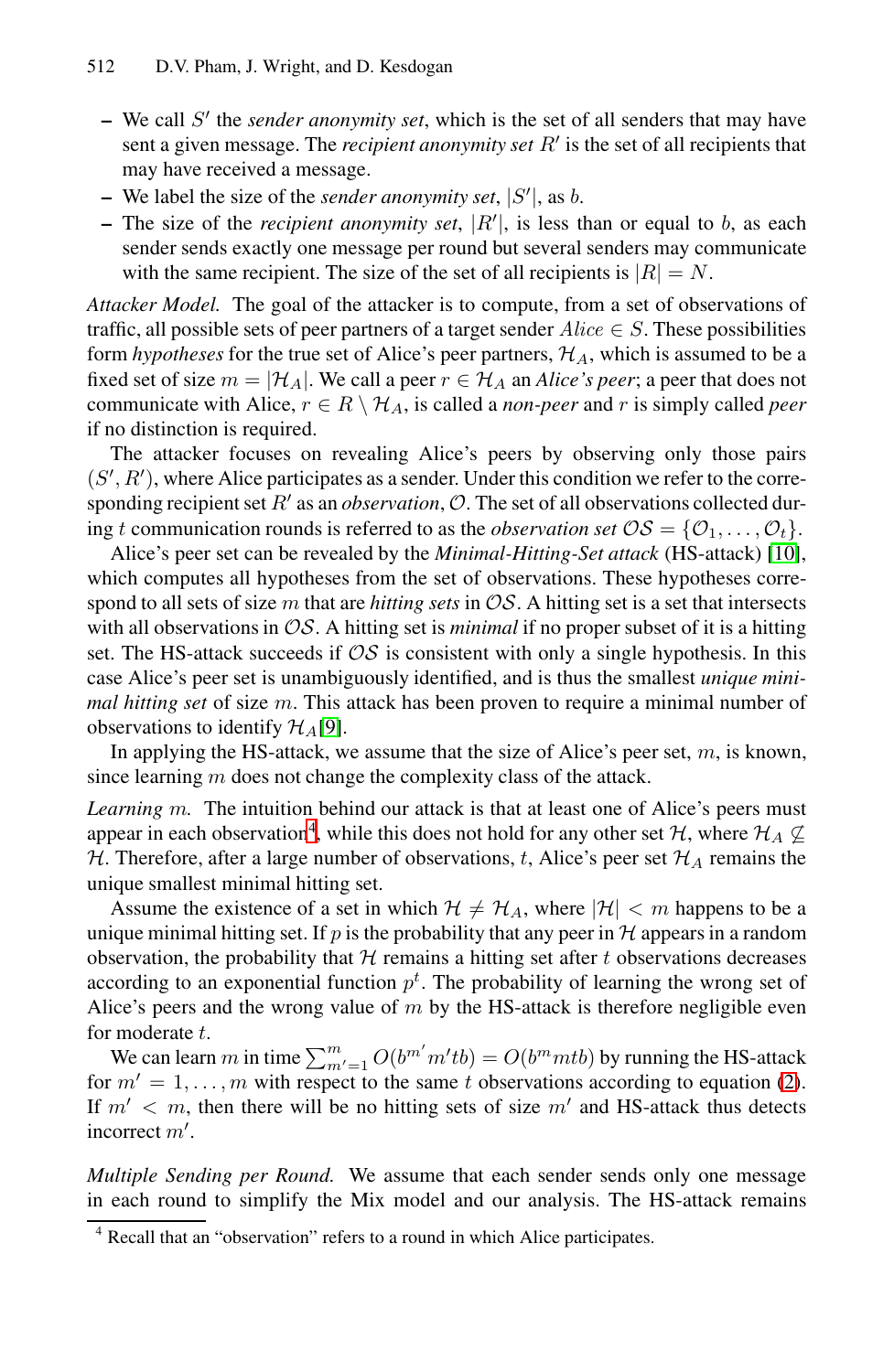applicable, howev[er](#page-5-0), if a sender can send multiple messages per round. This altered model does require slight modifications to t[he a](#page-16-3)lgorithm deployed by HS-attack, and thus a minor modification to the analysis. Due to space limitations, we omit this ext[end](#page-16-12)[ed m](#page-16-13)odel here. Therefore, investigating the relation between the results from the simple model and from the extended model will be left for future work.

### **2.2 ExactHS Algorithm**

ExactHS [12, 13], described in Alg. 1 determines the *hypotheses* in the Minimal-Hitting-Set attack. Unlike the original HS algorithm proposed in [10], which analyses all  $\binom{N}{m}$  hi[tt](#page-5-1)ing sets, ExactHS considers *only* minimal hitting sets and thus drastically reduces computation [12, 13].

The method used by ExactHS to determine hitting sets corresponds to the theoretical model in Sect. 3, allowing us to apply the analyses of Sect. 4 to determine the average case complexity for unambiguously identifying Alice's peer set.

ExactHS recursively computes all minimal hitting sets with respect to the attacker's observation set  $OS$ . We use the following notation:

- C: Set of at most  $m$  suspected<sup>5</sup> peers representing a subset of a possible hitting set. It is initially empty.
- $OS[r]$ : Set of observations containing peer *r*, that is  $\{O \in OS \mid r \in O\}$ .  $|OS[r]|$  is called the *frequency* of *r*.  $|\mathcal{OS}[r]|$  is 0, if *r* is not in any observations of  $\mathcal{OS}$ .

 $OS[\lbrace r_1, \ldots, r_k \rbrace]$ : Set of observations containing any  $r_1, \ldots, r_k$ , that is  $\bigcup_{i=1}^k \mathcal{OS}[r_i]$ .

We now describe in detail the steps taken by ExactHS on a line-by-line basis, as shown in Alg. 1.

### **Algorithm 1** ExactHS

<span id="page-5-0"></span>

| 2:<br>3:<br>4:<br>5:<br>6: | 1: procedure $\text{EXACTHS}(\mathcal{O}S', m', \mathcal{C})$<br>if $\mathcal{O}S' = \{\}$ then<br>return $\mathcal C$<br>else if $m' \geq 1$ then<br>choose $\mathcal{O} \in \mathcal{OS}'$                                                                                       | $\triangleright$ C is a hitting set<br>$\triangleright$ add a peer to C, if C contains less than m peers<br>while $(\{\}\not\in \mathcal{OS}')\land (\max_{r_1,\ldots,r_{m'}}\{\sum_{l=1}^{m'} \mathcal{OS}'[r_l] \}\geq  \mathcal{OS}' )$ do |
|----------------------------|------------------------------------------------------------------------------------------------------------------------------------------------------------------------------------------------------------------------------------------------------------------------------------|-----------------------------------------------------------------------------------------------------------------------------------------------------------------------------------------------------------------------------------------------|
| 7:<br>8:<br>9:<br>10:      | choose $r \in \mathcal{O}$<br>EXACTHS $(\mathcal{OS}' \setminus \mathcal{OS}'[r], m' - 1, \mathcal{C} \cup \{r\})$<br>$\mathcal{OS}' \leftarrow \bigcup_{\mathcal{O}_l \in \mathcal{OS}'} {\mathcal{O}_l \setminus \{r\}}$<br>$\mathcal{O} \leftarrow \mathcal{O} \setminus \{r\}$ | $\triangleright$ r will become element of C<br>$\triangleright$ select remaining $(m' - 1)$ peers of C<br>$\triangleright$ remove r in all observ, of $OS'$<br>$\triangleright$ do not choose r in this recursion level again                 |

<span id="page-5-1"></span>The computation of the minimal hitting sets is initially invoked by calling the algorithm  $ExactHS(\mathcal{OS}, m, \mathcal{C})$ . For ease of reference we denote sets computed in the *i*-th level of recursion with the subscript *i*. Thus  $C_i$ ,  $\mathcal{OS}'_i$  represents the sets calculated by ExactHS at the *i*-th recursive call of the algorithm. At each level of recursion in the algorithm, recursing to the next level extends the current set of peers  $C_i$  by exactly one peer, *r*, at Line 7 of Alg. 1. This peer is chosen from a designated observation  $\mathcal{O} \in \mathcal{O}S_i'$ determined by the algorithm in Line 5. Thus:  $C_{i+1} = C_i \cup \{r\}.$ 

<sup>5</sup> During execution, *<sup>C</sup>* either becomes a minimal hitting set, or it will be proved not to be a subset of any minimal hitting sets.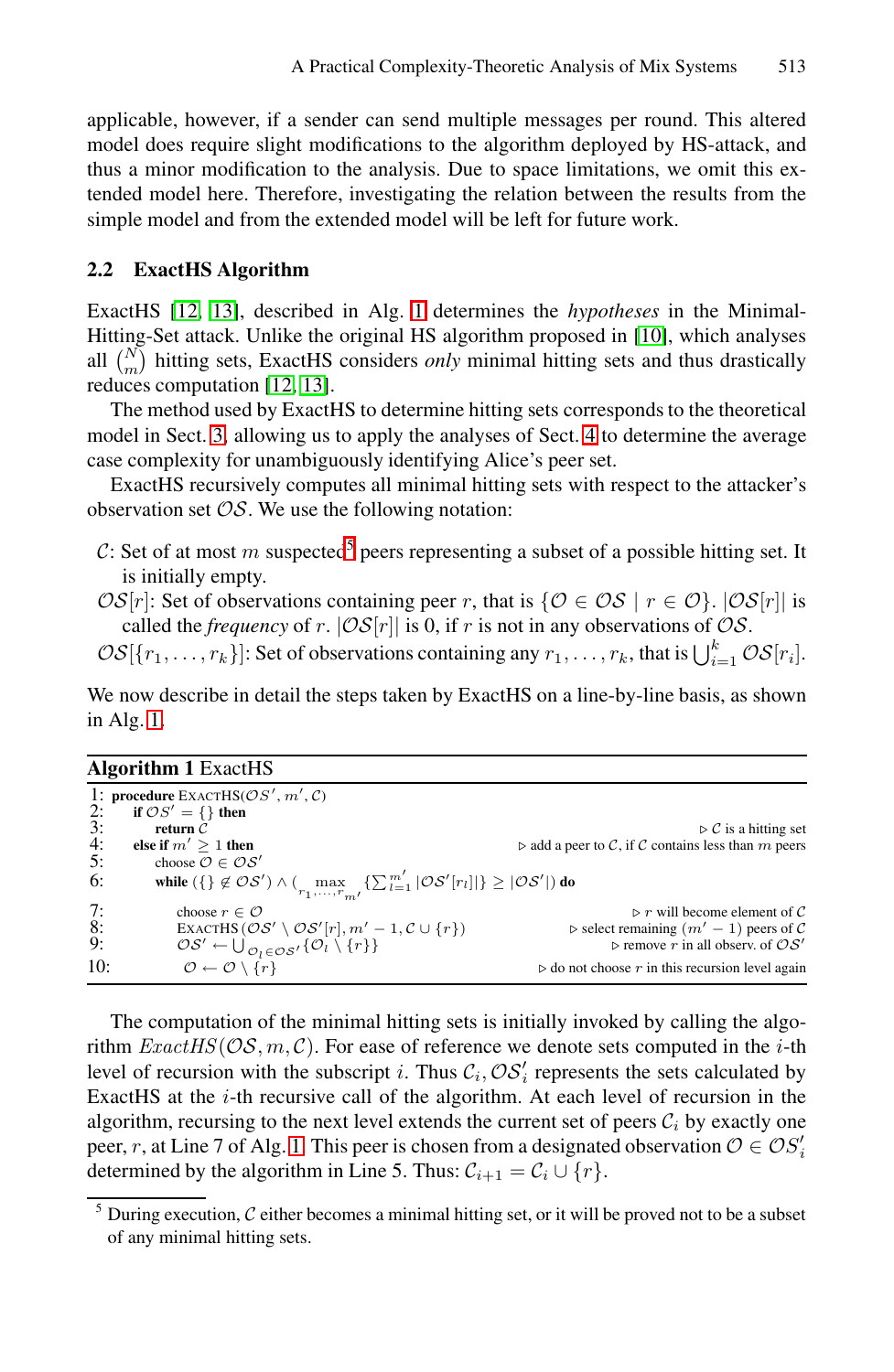$\mathcal{OS}_{i+1}'$ , defined at Line 8, results from removing all observations intersecting with *r* in  $OS_i^{\prime}$ ; we need only focus on those observations that have not already been evaluated by  $C_i \cup \{r\}$  in earlier recursive calls.

If, at Line 2, the algorithm detects that all remaining observations in  $\mathcal{OS}_{i+1}'$  intersect with  $C_{i+1}$ ,  $C_{i+1}$  is proven to be a hitting set, and ExactHS will not compute any set containing this  $C_{i+1}$  $C_{i+1}$  in the future. Line 6 will also detect if  $C_{i+1}$  is not a subset of any hitting set; this also causes any set containing it to be ignored in future levels of recursion. We refer to sets excluded by the algorithm as *finalised* sets.

After a selection of *r* in recursion level *i*, ExactHS removes, at Line 9, *r* from all observations of  $OS'_i$  and, at Line 10, from the designated observation  $O$ . The algorithm thus extends  $C_i$  with a new peer  $r'$ .

ExactHS stops choosing new peers if it detects, at Line 6, that the cumulative frequency of all remaining m' peers is lower than the number of remaining observations; that is, if  $\max_{r_1,...,r_{m'}} \{\sum_{l=1}^{m'} |\mathcal{OS}'[r_l]| \} \not\geq |\mathcal{OS}'|$ . Further explanations are in Sect. 5.

**Complexity.** Exact HS creates a finalised set C by starting with an empty set  $C = \{\}$ and adding the *i*-th peer to C in the *choice phase* of the *i*-th level of recursion, starting at line 6 of the algorithm. The number of recursive invocations of the choice phase is bounded from above by *m*.

In each choice phase there are at most *b* possible choices of a peer  $r_i$ , as only peers  $r_1, \ldots, r_b$  of a fixed observation  $\mathcal O$  can be selected. Due to the bound *m* for the number of recursive invocations of the choice phase, and the bound *b* for the number of choices in each phase, the algorithm computes at most  $b<sup>m</sup>$  minimal hitting sets. This bound is tight, and determines [th](#page-6-0)e *worst case runtime complexity*  $O(b<sup>m</sup>mtb)$  of ExactHS, as proved in [12, 13].  $t = |OS|$  is the number of observations collected by the attacker and *mtb* is the effort required to construct one finalised set.

<span id="page-6-1"></span>Let us consider a concrete example with the parameters  $m = 2, b = 2$ , the Alice's peer set  $\mathcal{H}_A = \{1, 2\}$  and the observations  $\{1, 3\}$ ,  $\{2, 4\}$ . Here, ExactHS would compute  $b^m = 4$  minimal hitting sets, namely:  $\{1, 2\}, \{1, 4\}, \{3, 2\}, \{3, 4\}$ .

In general, however, if ExactHS were to prove at level  $x \leq m$  that a set is, or is not, a hitting set, then the number of finalised sets computed by ExactHS is bounded from above by (1) and the runtime is bounded by (2). The space complexity of ExactHS, as proved in [12], is  $O((x + 1)tb)$ , which is linear.

<span id="page-6-0"></span>Maximal number of sets: 
$$
b^x
$$
 (1)   
RuntimeException:  $O(b^x m t b)$  (2)

*Hitting Set Structure.* In order to make a more detailed analysis of the ExactHS algorithm, we partition the set of minimal hitting sets of size  $m$ . Let  $H$  be a minimal hitting set where  $|\mathcal{H}| = m$ . We therefore assign it to one of the  $m + 1$  disjoint classes  $\mathfrak{H}_0, \ldots \mathfrak{H}_m$  with the following structure:

$$
\mathfrak{H}_0 = \{ \mathcal{H}_A \} \quad \text{and} \quad \mathfrak{H}_j \subseteq (R \setminus \mathcal{H}_A)^j \times \mathcal{H}_A^{m-j} \text{ , for } j \leq m \text{ . } \quad (3)
$$

A minimal hitting set H belongs to the class  $\mathfrak{H}_i$  ( $\mathcal{H} \in \mathfrak{H}_i$ ), if and only if it contains exactly  $(m - j)$  distinct Alice's peers and *j* distinct non-peers. The class  $\mathfrak{H}_0$  contains exactly one set, Alice's peer set  $\mathcal{H}_A$ , and  $\mathfrak{H}_m$  represents minimal hitting sets consisting of only non-peers of Alice.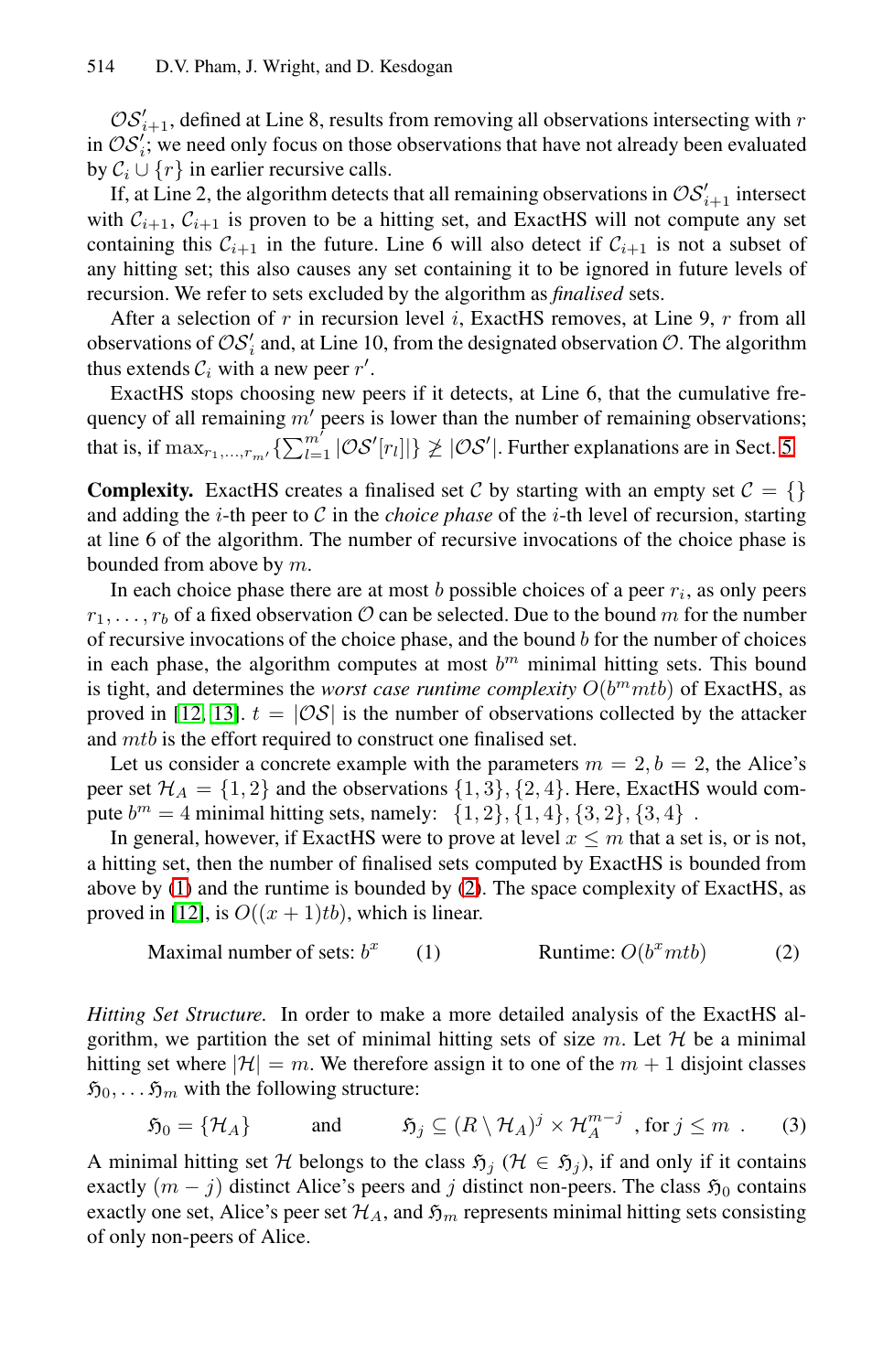# **3 Estimation of the Number of Covered Observations**

This section focuses on the complexity theoretic security of the Mix. We therefore assume that the observations in  $OS$  collected by the attacker provide sufficient information for the unambiguous identification of Alice's peer set  $\mathcal{H}_A$ . The main question we wish to answer is:

1. What is the average time complexity required to prove that  $\mathcal{H}_A$  is a unique minimal hitting set?

Proving uniqueness of  $H_A$  in  $OS$  is hard as there are exponentially many possible hitting sets  $\mathcal{H} = \{r_1, \ldots, r_m\} \neq \mathcal{H}_A$  that need to be disproved with respect to OS. To mitigate this problem we avoid disproving all individual sets  $H$  answering the following question:

2. How many peers in  $H$  must be chosen to prove that  $H$  is not a hitting set?

We choose peers  $r_1, \ldots, r_x \in \mathcal{H}$  by determining all observations including C  $=\{r_1,\ldots,r_x\}$ , which we denote  $OS[\mathcal{C}]$ . Given these chosen peers we know the observations  $OS \setminus OS[{\cal C}]$  that have not yet been considered. We refer to the remaining peers in  $H$  as *non-chosen*. Whilst a peer is non-chosen, we do not known which observations contain that peer.

Assume, without l[oss](#page-12-0) of generality, that after choosing these *x* peers in  $C \subseteq H$  we know that H cannot be a hitting set, because the cumulative frequency of the  $(m - x)$ most frequent peers in  $OS \setminus OS[C]$  is less than  $|OS \setminus OS[C]|$ . In this case we prove not on[ly](#page-10-0) that H is not a hitting set, but also that any superset H' of C cannot be a hitting set, where  $|\mathcal{H}'| = m$ .

In general, if we know that every set can be disproved after choosing on average *x* peers, then using (2) the average runtime complexity of ExactHS is approximated by  $O(b<sup>x</sup>mtb)$ , which answers our first question. A more detailed justification and discussion of this complexity is provided in Sect. 5.

The rest of this section provides the theoretical model for answering the question of how many peers in H must be chosen to prove that H is not a hitting set. The answer will be derived in Sect. 4.

### **3.1 Potential**

In this section we introduce the definition of the *potential*: our estimation of the number of distinct observations covered by a set  $H$  in a given observation set  $OS$ . This value allows us to estimate the number of peer choices required to disprove a set, and thus to understand the complexity of ExactHS. Note that this "estimation" is part of our analysis of the complexity, and does not affect the exactness of the attack itself.

We assume without loss of generality that all considered sets are of the structure  $\mathcal{H} = \{r_1, \ldots, r_x, r_{x+1}, \ldots, r_m\}$ . Each  $r_i$  represents a distinct peer, and the number of peers is  $|\mathcal{H}| = m$ . The first  $0 \le x \le m$  peers  $r_1, \ldots, r_x$  are always chosen, while the remaining  $(m - x)$  peers are non-chosen. The potential of  $H$  is denoted by  $Po(H)$ .

<span id="page-7-0"></span>
$$
Po(\mathcal{H}) = |\mathcal{OS}[\{r_1, \ldots, r_x\}]| + |\mathcal{OS}[r_{x+1}] \setminus \mathcal{OS}[\{r_1, \ldots, r_x\}]| + \ldots
$$
  
+ 
$$
|\mathcal{OS}[r_m] \setminus \mathcal{OS}[\{r_1, \ldots, r_x\}]|
$$
 (4)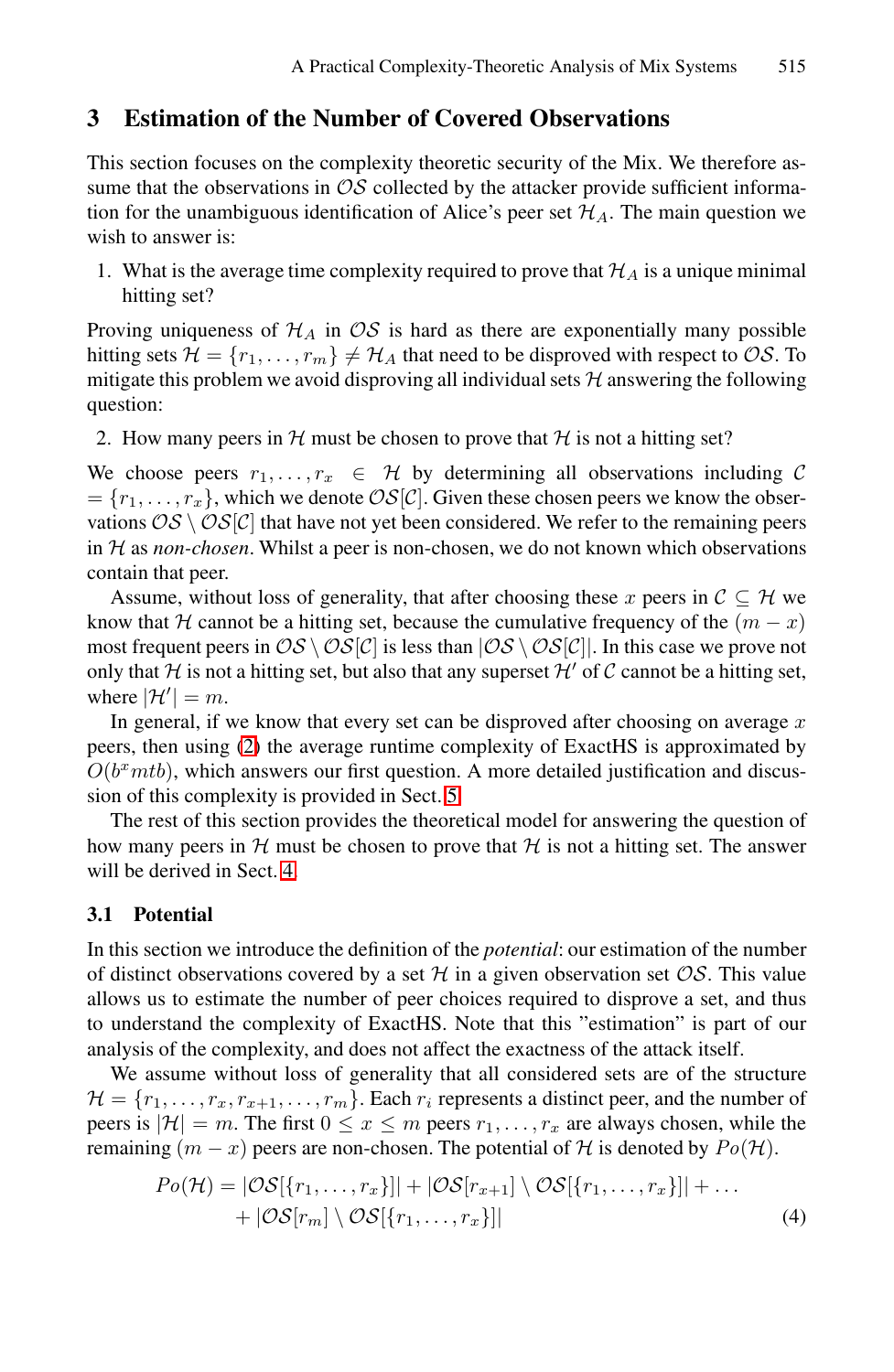There are two extreme cases. If all peers are chosen, then the potential is the number of observations covered by  $H$ . If all peers are non-chosen, then the potential is the cumulative frequency of the peers of  $H$  in  $\mathcal{OS}$ . The more peers chosen in  $H$ , the more accu[rat](#page-8-0)ely the potential represents the number of distinct observations intersecting with  $H$ .  $Po(H)$  thus never underestimates the number of observations intersecting with  $H$ .

<span id="page-8-0"></span>

**Fig. 2.** *Left:* Overestimation by  $Po({r_1, r_2, r_3})$ , where all peers *r*1*, r*2*, r*<sup>3</sup> are non-chosen. *Right:* Overestimation by  $Po({r_1, r_2, r_3})$ , where  $r_1$  is chosen.

*Overestimations* are observations that are covered by more than one non-chosen peers in  $H$  as illustrated by the leftmost diagram in Fig. 2. We will analyse the overestimation of the potential, since it enables us to conclude how many peers in  $\mathcal{H} \neq \mathcal{H}_A$  need to be chosen to disprove it.

**Potential: All Peers Non-Chosen.** The set of observations covered by  $r_i$  is represented by a circle around  $OS[r_i]$  for  $i = 1, 2, 3$  in the left-hand picture in Fig. 2. The grey area represents those observations that are covered by at least two peers  $r_i, r_j$  for  $i \neq j$ . The number in the area shows the number of times observations in that area are counted in the potential. In this example  $\mathcal{H} = \{r_1, r_2, r_3\}$  and we can see on the left picture how  $Po(\mathcal{H})$  overestimates  $|OS[\mathcal{H}]|$ , which is the number of observations covered by  $\mathcal{H}$ . The overestimation is caused by those observations that are covered by more than one of the peers  $r_1, r_2, r_3$ . The exact number of observations covered by  $H$  in the left picture in Fig. 2 can be computed by the inclusion exclusion formula.

$$
|\mathcal{OS}[\mathcal{H}]| = |\mathcal{OS}[r_1]| + |\mathcal{OS}[r_2]| + |\mathcal{OS}[r_3]| - |\mathcal{OS}[r_1] \cap \mathcal{OS}[r_2]| -
$$
  

$$
|\mathcal{OS}[r_1] \cap \mathcal{OS}[r_3]| - |\mathcal{OS}[r_2] \cap \mathcal{OS}[r_3]| + |\mathcal{OS}[r_1] \cap \mathcal{OS}[r_2] \cap \mathcal{OS}[r_3]|
$$

[A](#page-7-0)s all peers in H are non-chosen,  $Po(H) = |OS[r_1]| + |OS[r_2]| + |OS[r_3]|$ . For the sake of simplicity we derive the following estimation from the equation above.

$$
Po(\mathcal{H}) \leq |\mathcal{OS}[\mathcal{H}]| + |\mathcal{OS}[r_1] \cap \mathcal{OS}[r_2]| + |\mathcal{OS}[r_1] \cap \mathcal{OS}[r_3]| + |\mathcal{OS}[r_2] \cap \mathcal{OS}[r_3]|
$$

**Potential: General Case.** The case when one peer  $r_1$  is chosen while the other peers in  $H$  are non-chosen is illustrated by the right-hand picture of Fig. 2. By the definition of  $Po({r_1, r_2, r_3})$  in (4), choosing  $r_1$  causes all observations containing it, represented by the dark circle, to be removed in the frequency consideration of the non-chosen peers. In this case  $Po(H)$  overestimates  $|OS[H]|$  by double-counting the grey area that represents observations that are covered by  $r_2$  and  $r_3$  but not by  $r_1$ . For simplicity we use the following estimation of  $Po(H)$ :

$$
Po(\mathcal{H}) \leq |\mathcal{OS}[\mathcal{H}]| + |\mathcal{OS}[r_2] \cap \mathcal{OS}[r_3]|.
$$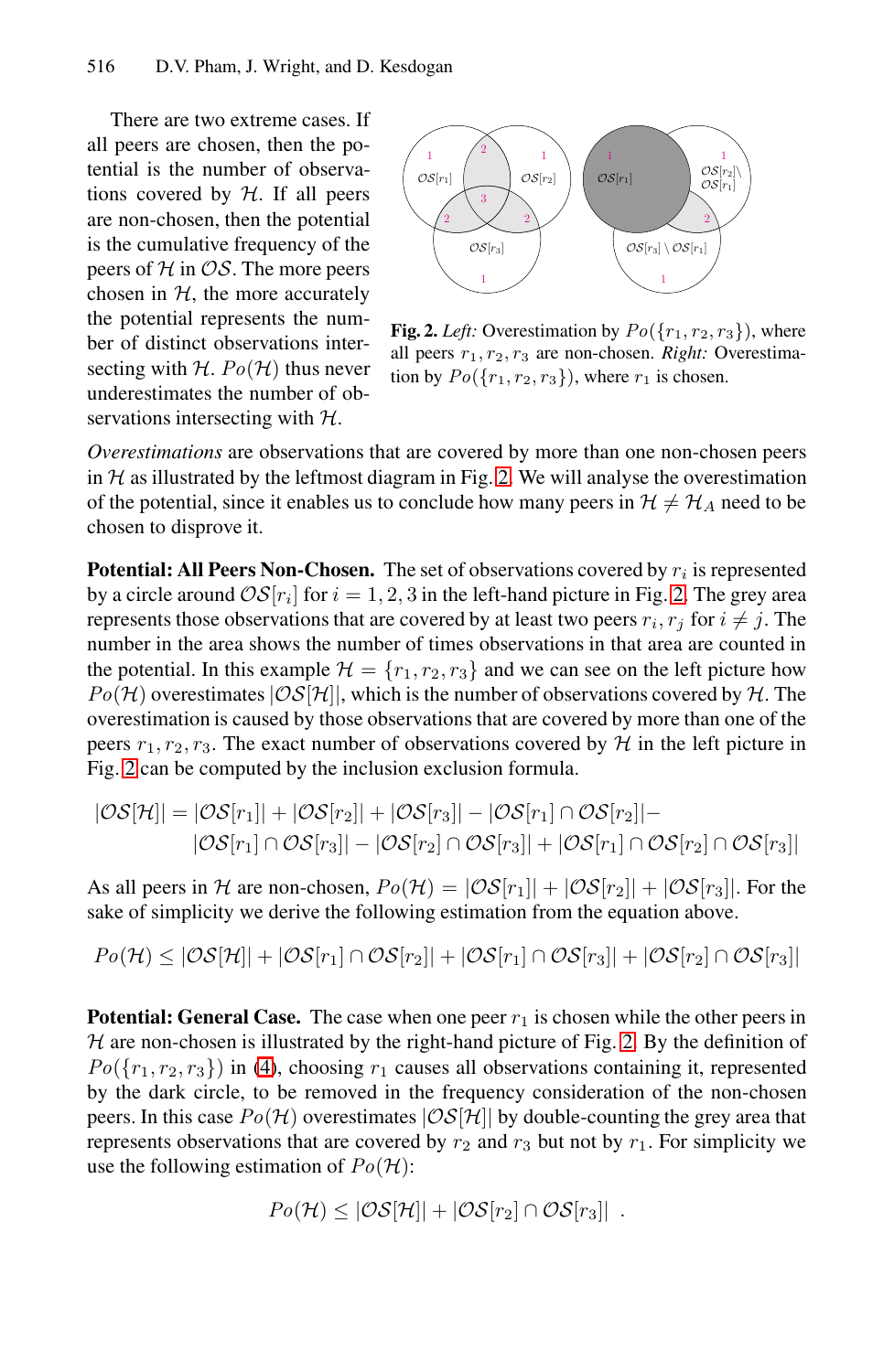In general, if  $0 \le x \le m$  peers  $\{r_1, \ldots, r_x\}$  of  $\mathcal{H} = \{r_1, \ldots, r_m\}$  are chosen, then the overestimation of the number of covered observations result from the non-chosen peers  $r_k, r_l$  for  $x < k, l \leq m$ . The overestimation is bounded by the size of the  $\binom{m-x}{2}$  pairwise intersections  $OS[r_k] \cap OS[r_l]$ . This results in the following simplified estimation of the potential for the general case:

<span id="page-9-2"></span><span id="page-9-1"></span>
$$
Po(\mathcal{H}) \leq |\mathcal{OS}[\mathcal{H}]| + \sum_{x < k, l \leq m; \, k \neq l} |\mathcal{OS}[r_k] \cap \mathcal{OS}[r_l]| \,.
$$

**Overestimation by Potential.** In order to distinguish the effect of Alice's peers and non-peers to  $Po(H)$ , each peer  $r \in H$  is relabelled *n* for non-peers, and *a* for Alice's peer. Without loss of generality, every  $\mathcal{H} \in \mathfrak{H}_i$ , where  $|\mathcal{H}| = m$  from now on has the following structure:

$$
\mathcal{H} = \{ \underbrace{n_1, \ldots, n_{x_1}, a_1, \ldots, a_{x_2}}_{x \text{ chosen peers}}, \quad \underbrace{n_{x_1+1}, \ldots, n_j, a_{x_2+1}, \ldots, a_{m-j}}_{(m-x) \text{ non-chosen peers}} \}.
$$

The number of chosen peers is  $x = x_1 + x_2$ , where  $x_1 \leq j$  and  $x_2 \leq m - j$ . The variable *j* denotes the number of non-peers in hitting sets of the structure  $\mathfrak{H}_j$ . We still use the notation  $r_i$  to address the *i*-th peer in  $H$  if distinction is not important. As before, the first *x* peers  $r_1, \ldots, r_x \in \mathcal{H}$  are chosen, while the remaining  $(m-x)$  peers are nonchosen. We define  $\mathcal{H}^{+A} = \mathcal{H} \cap \mathcal{H}_A$  as the subset containing only Alice's peers and  $\mathcal{H}^{-A} = \mathcal{H} \setminus \mathcal{H}_A$  $\mathcal{H}^{-A} = \mathcal{H} \setminus \mathcal{H}_A$  $\mathcal{H}^{-A} = \mathcal{H} \setminus \mathcal{H}_A$  as the subset consisting of only non-peers.

The following estimations for  $|\mathcal{OS}[\mathcal{H}]|$  and  $|\mathcal{OS}|$  will be used next in inequality (9):

<span id="page-9-3"></span>
$$
|\mathcal{OS}[\mathcal{H}]| \leq |\mathcal{OS}[\mathcal{H}^{+A}]| + \sum_{n \in \mathcal{H}^{-A}} |\mathcal{OS}[n] \setminus \mathcal{OS}[\mathcal{H}^{+A}]|
$$
(6)

<span id="page-9-4"></span><span id="page-9-0"></span>
$$
|\mathcal{OS}| \geq |\mathcal{OS}[\mathcal{H}^{+A}]| + \sum_{a \in (\mathcal{H}_A \setminus \mathcal{H}^{+A})} |\underbrace{\mathcal{OS}[a] \setminus \mathcal{OS}[\mathcal{H}_A \setminus \{a\}]}_{\text{observ. containing } a \text{ exclusively}}|.
$$
 (7)

An observation cont[ain](#page-9-1)s Ali[ce'](#page-9-2)s peer  $a \in \mathcal{H}_A$  *e[xc](#page-9-3)lusively* [9], if it does not contain any other peers of Alice.

We now mathematically formulate our earlier question; that is: how many peers must be chosen in order to prove that  $\mathcal{H} \neq \mathcal{H}_A$  is not a hitting set in  $\mathcal{OS}$ ? This is simple using the potential, as it estimates the number of observations covered by  $H$  in  $\mathcal{OS}$ . If  $Po(\mathcal{H}) < |\mathcal{OS}|$  then  $\mathcal{H}$  is clearly not a hitting set. On the other hand, if  $Po(\mathcal{H}) \geq |\mathcal{OS}|$ then we must choose more peers in  $H$  for the disproof. The latter is formulated below. Inequality (9) then results from applying (5) and (6) on  $Po(H)$  and (7) on  $|OS|$ .

$$
0 \le Po(\mathcal{H}) - |\mathcal{OS}| \tag{8}
$$
\n
$$
\le \sum_{x_2 < k, l \le m-j; \, k \ne l} |\mathcal{OS}[a_k] \cap \mathcal{OS}[a_l]| + \sum_{x_2 < k \le m-j; \, x_1 < l \le j} |\mathcal{OS}[a_k] \cap \mathcal{OS}[n_l]| + \sum_{x_1 < k, l \le j; \, k \ne l} |\mathcal{OS}[n_k] \cap \mathcal{OS}[n_l]| + \sum_{n \in \mathcal{H}^{-A}} |\mathcal{OS}[n] \setminus \mathcal{OS}[\mathcal{H}^{+A}]| - \sum_{a \in (\mathcal{H}_A \setminus \mathcal{H}^{+A})} |\mathcal{OS}[a] \setminus \mathcal{OS}[\mathcal{H}_A \setminus \{a\}]| \tag{9}
$$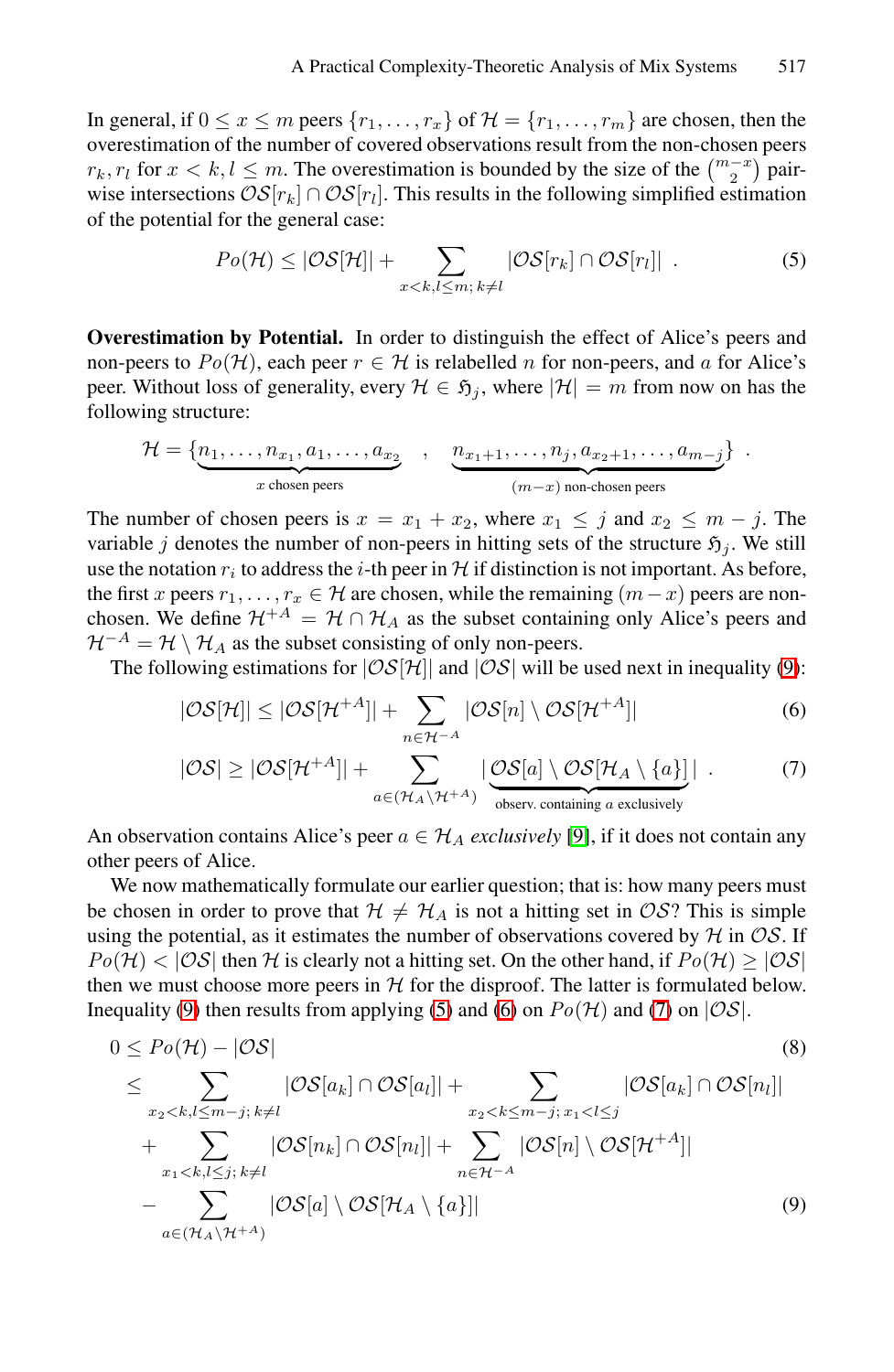For simplicity we restrict our analysis to those cases where the probability that a particular peer  $r \in H$  is conta[cte](#page-9-0)d by a sender other than Alice, within a given observation  $\mathcal{O}$ , is significantly lower than the probability that Alice's peer is contacted by Alice. This allows us to ignore the possibility that some pair of peers  $r_k, r_l \in \mathcal{H}$  is contacted by senders other than Alice in the same  $\mathcal{O}$ . This allows us to ignore counting the observations described below in (9):

{ $\mathcal{O} \in \mathcal{OS}[r_k] \cap \mathcal{OS}[r_l] \mid r_k, r_l \in \mathcal{H}$  chosen by non-Alice senders in  $\mathcal{O} \}$  . (10)

<span id="page-10-1"></span><span id="page-10-0"></span>We call the resulting simplified estimation of (9) the *difference* function  $D(x, x_1, x_2, j)$ :

$$
\sum_{x_2 < k, l \le m-j; \, k \ne l} |\mathcal{OS}[a_k] \cap \mathcal{OS}[a_l]| + \sum_{x_2 < k \le m-j; \, x_1 < l \le j} |\mathcal{OS}[a_k] \cap \mathcal{OS}[n_l]| + \sum_{x_2 < k \le m-j; \, x_1 < l \le j} |\mathcal{OS}[a_k] \setminus \mathcal{OS}[n_l] \setminus \mathcal{OS}[n_l] \setminus \mathcal{OS}[n_l + A]| - \sum_{a \in (\mathcal{H}_A \setminus \mathcal{H}^{+A})} |\mathcal{OS}[a] \setminus \mathcal{OS}[\mathcal{H}_A \setminus \{a\}] | \, . \, (11)
$$

### **4 Number of Peer Choices for a Disproof**

### **4.1 Expectation of the Difference**

In this section we compute the expectation of the difference function for a simplified communication model of Alice and the other senders, which we call *uniform communication*.

In this model the *cumulative communication* of all other senders leads to a uniform *background distribution* of communication with the peers such that, without Alice's communication, each peer  $r \in R$  appears with the same *cumulative probability* of  $P_{nA}$ in an observation. Therefore each sender can select its peer according to an arbitrary distribution provided that  $\forall r \in R : P(r \in OS) = P_{nA}$ , where  $P(r \in OS)$  denotes the probability that  $r$  appears in the observations  $OS$  of the attacker without considering Alice's communication.

To simplify our analysis we assume that, in every round, each of the  $(b - 1)$  non-Alice senders choose their peers uniformly from the set *R* of *N* recipients with probability  $\frac{1}{N}$ . Thus, for every peer  $r \in R$  its cumulative probability of appearing in an observation is  $P_{nA} = 1 - \left(\frac{N-1}{N}\right)^{b-1}$ . We further assume that Alice contacts one  $E_1(x, x_1, x_2, j) = t \binom{m - j - x_2}{2}$  $\setminus$  2 of her *m* peers  $a \in H_A$  in

each round, chosen [acco](#page-12-1)rding to the uniform distribution with the probability of  $P_A = \frac{1}{m}$ .

2  $\frac{1}{m}P_{nA}$  $E_2(x, x_1, x_2, j) = t(j - x_1)(m - j - x_2)\frac{1}{m}P_{nA}$  $E_3(x, x_1, x_2, j) = t j \frac{j}{m} P_{nA}$  $E_4(x, x_1, x_2, j) = tjm^{-1} (1 - (m-1)N^{-1})^{b-1}$ 

The difference described by equation (11) is generic and can be analysed with respect to arbitrary communication models. It is sufficient, however, to con-

sider uniform communications, and Sect. 5.1 will show a mapping from non-uniform to uniform communications that provide analytical bounds valid for both instances. For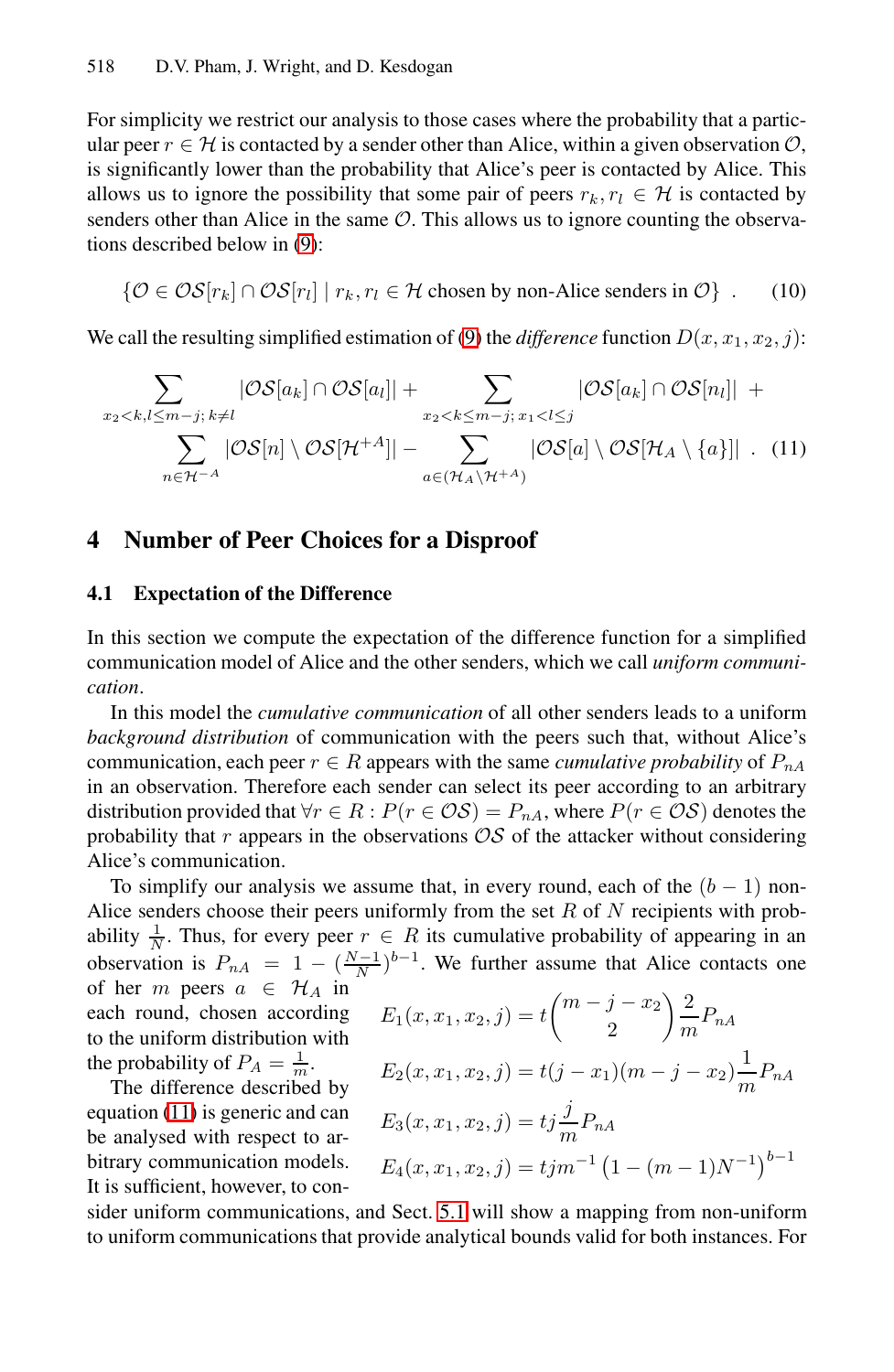the sake of simplicity, all remaining analysis in this paper will refer to uniform communication unless otherwise stated.

The equations above represent the expectation of the four terms of equation (11), where the number of observations collected by the attacker is  $t = |OS|$ .

The terms following *t* in  $E_1, E_2, E_3, E_4$  are significant, and we discuss these here.

- *E*<sub>1</sub>: For Alice's peers  $a_k, a_l \in \mathcal{H}^{+A}$ , where  $a_k \neq a_l$ , the probability that Alice contacts *a*<sub>k</sub> and one of the other (*b*−1) senders contact  $a_l$  in an observation is  $\frac{1}{m}P_{nA}$ . Due to symmetry, the probability that  $a_k$  and  $a_l$  appear in an observation is  $\frac{2}{m}P_{nA}$ . This is multiplied by the number of possible pairs of non-chosen Alice's peers  $\binom{m-j-x_2}{2}$ .
- *E*<sub>2</sub>: For peers  $a_k \in H^{+A}$  and  $n_l \in H^{-A}$ , the probability that Alice contacts  $a_k$  and one of the other  $(b-1)$  senders contacts  $n_l$  is  $\frac{1}{m}P_{nA}$ . The factor  $(m - j - x_2)$  shows the number of non-chosen Alice's peers  $a_k$  while the factor  $(j - x_1)$  represents the number of non-chosen non-peers  $n_l$ .
- *E*<sub>3</sub>: Let  $a_1, \ldots, a_j \in (\mathcal{H}_A \setminus \mathcal{H})$  be the *j* Alice's peers that are not in  $\mathcal{H}$ . The probability that a given non-peer  $n_k \in H^{-A}$  appears in an observation where Alice contacts one of  $a_1, \ldots, a_j$  is  $\frac{j}{m}P_{nA}$ . The final factor *j* accounts for the fact that there are *j* non-peer  $n_k$  in  $H^{-A}$ .
- *E*<sub>4</sub>: Alice's peer  $a \in (\mathcal{H}_A \setminus \mathcal{H})$  is exclusive in an observation if Alice contacts *a* and none of the other  $(b-1)$  senders contact any of the peers  $a' \in (\mathcal{H}_A \setminus \{a\})$ . The probability that *a* is exclusive is therefore  $\frac{1}{m} \left(1 - \frac{m-1}{N}\right)^{b-1}$ . The factor *j* accounts for this exclusivity probability for the *j* Alice's peers  $a_1, \ldots, a_j \in (\mathcal{H}_A \setminus \mathcal{H})$  not appearing in  $H$ .

Combining these expectations results in an expectation,  $E_D(x, x_1, x_2, j)$ , for the difference fun[ctio](#page-17-0)n  $D(x, x_1, x_2, j)$  of:

<span id="page-11-2"></span>
$$
\frac{t}{m}\left[((m-x-1)(m-j-x_2)+j^2)P_{nA}-j\left(1-\frac{m-1}{N}\right)^{b-1}\right].
$$
 (12)

#### **4.2 Average Number of Peer Choices**

We obtain the average number of peer choices to disprove a set  $H$  by determining the value of *x* such that the expectation of the difference is 0. B[y](#page-11-0) [de](#page-11-0)tailed analysis of the property of  $E_D$  (in Appendix A), we gain simple descriptions of assertions about the limits of the number of peer choices. These limits are summarised here.

Upper Bound of Average Worst Case Number of Peer Choices. If  $\frac{N}{b-1} \geq 3m-1$ and *N, b, m* is fixed, then the *upper bound of the average worst case number of peer choices* is *xuw* . This val[ue pro](#page-18-0)vides an estimate of the average maximal number of peer choices for a disproof, approaching the bound from above. This can be reformulated to determine the parameters  $N, b, m$ , such that a particular bound  $x_{uw}$  is obtained by (14).

<span id="page-11-1"></span>
$$
x_{uw} = m - \frac{1}{2} - \sqrt{\frac{N}{b-1} - m + \frac{1}{4}} \quad , \text{ where } x_{uw} \le m \tag{13}
$$

<span id="page-11-0"></span>
$$
b = \frac{N}{m^2 - 2mx_{uw} + x_{uw}^2 + 1}
$$
 (14)

For full proofs of these results, see Appendix A.1.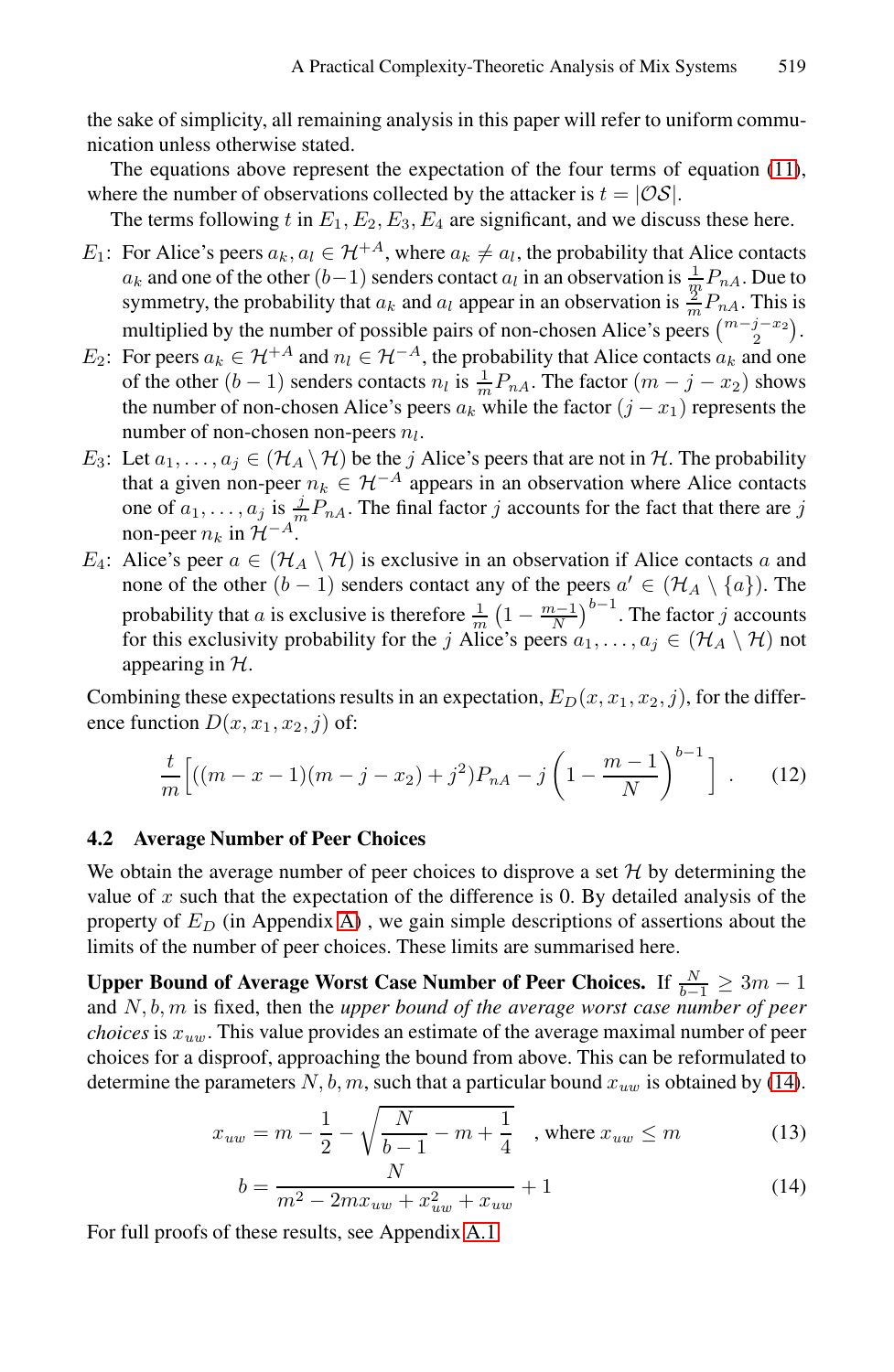# <span id="page-12-0"></span>**5 Runtime Complexity**

We have now [de](#page-5-0)termined how ma[ny](#page-5-0) peers must be chosen in order to disprove a hypothesis set, and so can answer our original question: what is the average complexity to identify unambiguously Alice's peer set  $\mathcal{H}_A$ ?

The ExactHS al[go](#page-9-4)rithm reduces the space of sets that must be disproved to identify  $\mathcal{H}_A$  by two strategies. Firstly, ExactHS reduces the search space to consider only minimal hitting sets, which is sufficient to identify  $\mathcal{H}_A$  in [12, 13]. Secondly, it deploys the estimation of the number of covered observations based on the potential and implements the difference function (Alg. 1 Lines 6, 8). In Alg. 1 the set  $\mathcal C$  represents  $(m-m')$ chosen peers and  $\{r_1, \ldots, r_{m'}\}$  represents [hy](#page-6-1)pothetical non-chosen peers. The algorithm constructs  $|\mathcal{OS}'| = |\mathcal{OS} \setminus \mathcal{OS}[\mathcal{C}]| = |\mathcal{OS}| - |\mathcal{OS}[\mathcal{C}]|$  and  $\sum_{l=1}^{m'} |\mathcal{OS}'[r_l]| =$  $Po(C \cup \{r_1, \ldots, r_{m'}\}) - |OS[C]|$ , where  $OS$  is the initial set of observations of the attacker, which is equivalent to Equation (8). This allows direct application of the bounds derived in the last section to ExactHS.

The worst case number of peer choices, *x*, to disprove a set in the last section therefore corresponds to the worst case number of recursion levels *x* invoked in ExactHS.

<span id="page-12-1"></span>To avoid significantly overestimating the strength of the system, we assume that the variance of the average number of peer choices  $x$  is negligible. (1) therefore results in an average number of finalised sets computed by ExactHS to identify  $\mathcal{H}_A$  of:  $b^x$ .

To obtain the corresponding runtime complexity, [the](#page-11-1) last term must be multiplied by *tbm*, resulting in  $O(b^x t b m)$ , and reaches a worst case complexity of  $O(b^m t b m)$  when  $x = m$ . The following analysis consequently refers only to the number of finalised sets computed by ExactHS.

### **5.1 Upper Bound of Average Worst Case**

The upper bound of the average worst-case complexity results from the upper bound of the average worst-case number of peer choices *xuw* determined by (13). Applying that to  $b^x$  we derive the upper bound for the average maximal number of finalised sets computed by ExactHS for the unambiguous identification of  $\mathcal{H}_A$ :

<span id="page-12-2"></span>
$$
b^{m-\frac{1}{2}-\sqrt{\frac{N}{b-1}-m+\frac{1}{4}}}\approx b^{m-\frac{1}{2}-\sqrt{\frac{1}{P_{nA}}-m+\frac{1}{4}}}.
$$
 (15)

From the relations  $P_{nA} = 1 - (1 - \frac{1}{N})^{b-1} \approx \frac{b-1}{N}$  and  $P_A = \frac{1}{m}$  we conclude that:

- **–** If every peer not contacted by Ali[ce](#page-12-2) [is](#page-12-2) at least as likely to appear in an observation as peers contacted by Alice, the average worst case complexity roughly equals the worst case complexity  $O(b^m t b m)$ . That is if  $P_{nA} = \frac{1}{m - \frac{1}{4}}$ .
- **–** The average worst case complexity becomes linear *O*(*tbm*) if every peer not contacted by Alice appears in observations with a probability close to  $\frac{1}{m^2}$ .

**Non-uniform Communication.** The analyses above apply to non-uniform background distribution by setting  $P_{nA} = \max_{r \in R'} \{P(r \in \mathcal{OS})\}$  in (15). This maps an instance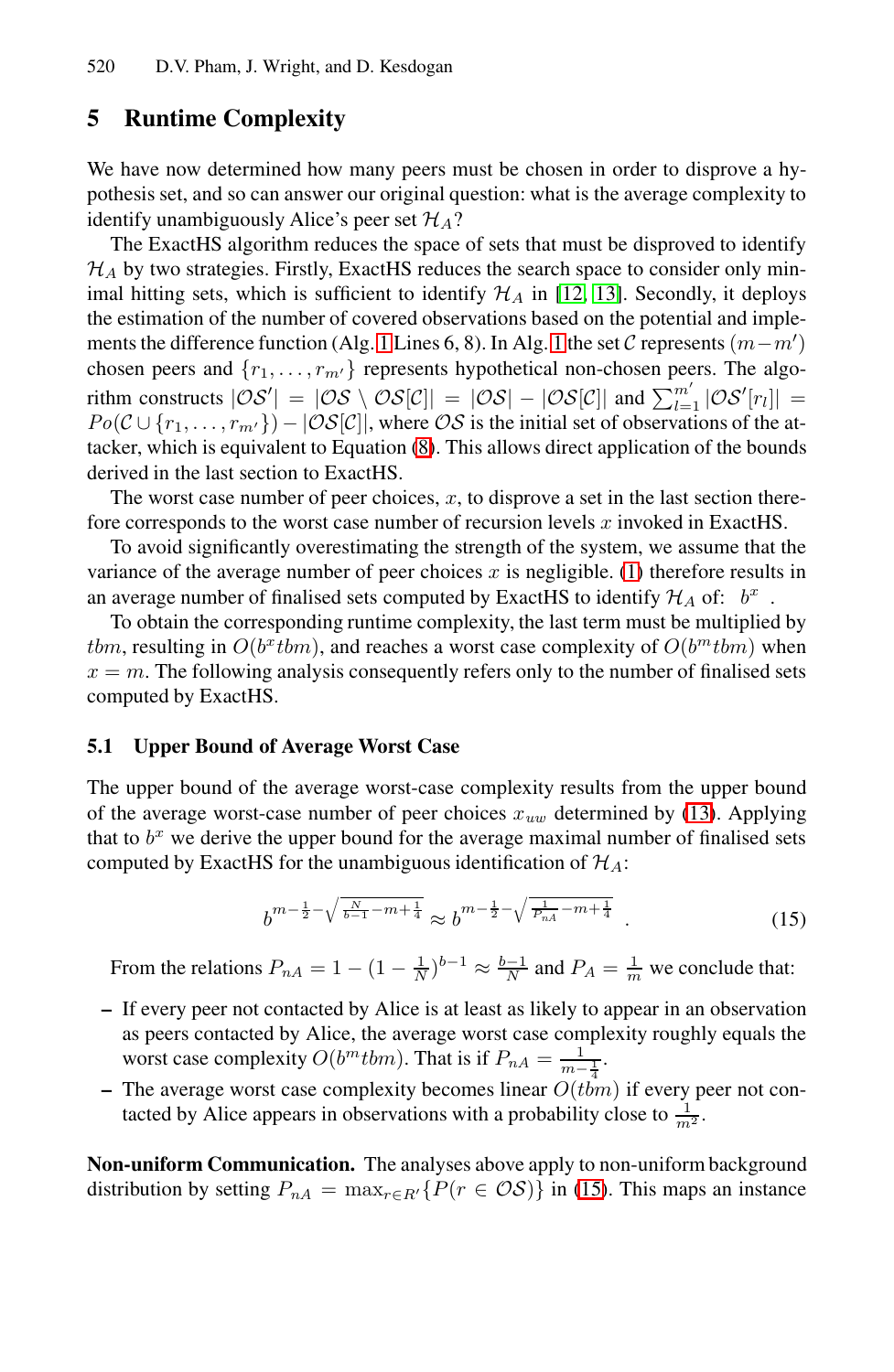with non-uniform background communication and parameters  $N' = |R'|$ ,  $b, m$  to an instance of uniform communication with parameters  $N = |R| = \frac{b-1}{P_{nA}}$ , *b*, *m*, where *R'* and *R* is the recipient set of the first and second instances respectively. The average case complexity of the latter is at least as high as the former, as in uniform communication each of the  $N = |R|$  peers appears with a probability of  $P_{nA}$  in an observation, while a smaller number of most likely peers of  $R'$  appears with that probability in non uniform communication.

Note that the cumulative background probability of the peers can be estimated in the global passive attacker model by considering observations in which Alice does not participate, enabling attackers, Mix providers and users to determine *a priori* the average worst case complexity of ExactHS for a distinct number of Alice's peer partners *m*.

We assume Alice's communication to be uniform when deriving the average case complexity not only for simplicity, but also because simu[lat](#page-16-2)[ion](#page-16-12) reveals that it is the worst case for the averag[e run](#page-16-13) time complexity. Informally, in a non-uniform communication some Alice's peers are even more statistic signification than the non-peers. Thus, making [Exac](#page-16-13)tHS focus on the most frequent peers reduces the hypothesis space and average time complexity. A formal proof of this is forthcoming.

**Relation to Least Number of Observations by ExactHS.** To determine efficiently the number of observations required by the ExactHS-attack, we can apply the algorithm to compute the lower bound of the HS-attack based on the *2x-exclusivity criteria* [9, 12] or use the mathematical analysis provided by [13].

We use here the formula for the least number of observations  $t$  to identify  $\mathcal{H}_A$  by the minimal hitting set attack [13]. It provides, in contrast to the [2x](#page-14-0)-exclusivity formula in [9], a closed formula that directly represents the effect of Mix parameters.

<span id="page-13-0"></span>
$$
t \approx m\left(\ln\left(b-1\right) - \ln\left(2^{1/m} - 1\right)\right)\left(1 - mN^{-1}\right)^{1-b} \tag{16}
$$

This formula shows that ExactHS can reveal Alice's peer set after a number of observations  $t$  that is sub-exponential with respect to  $N, b, m$ . The number of observations [for](#page-11-0) the identification of Alice's peers is thus an insufficient metric for the strength of the Mix, and we need to consider the average case complexity of ExactHS. Section 6 compares the theoretical results of this paper with attacks on simulated data.

**Countermeasure against Attack.** To prevent the ExactHS attack in practice, Mix providers can adjust the average case complexity  $O(b^x t b m)$  to be close to the worst case complexity, such that  $x = m - \epsilon$  for fixed security parameters m and  $\epsilon$  chosen by the provider. To obtain this, the batch size *b* can be determined with respect to *N, m, x* according to equation (14). By doing so, applying our attack against users who uniformly contact  $m' \ge m$  peer partners requires a time complexity bounded by  $O(b^{m'-\epsilon}tbm')$ . Users with  $m' < m$  peer partners, however, or non-uniform communication should be aware that revealing their peer partners will be faster than  $O(b^{m'-\epsilon}top')$ .

We have derived a formula for the lower bound of the average case complexity of ExactHS, which could be used to adjust the least average time required for an attack on a Mix, however we omit this due to space limitations.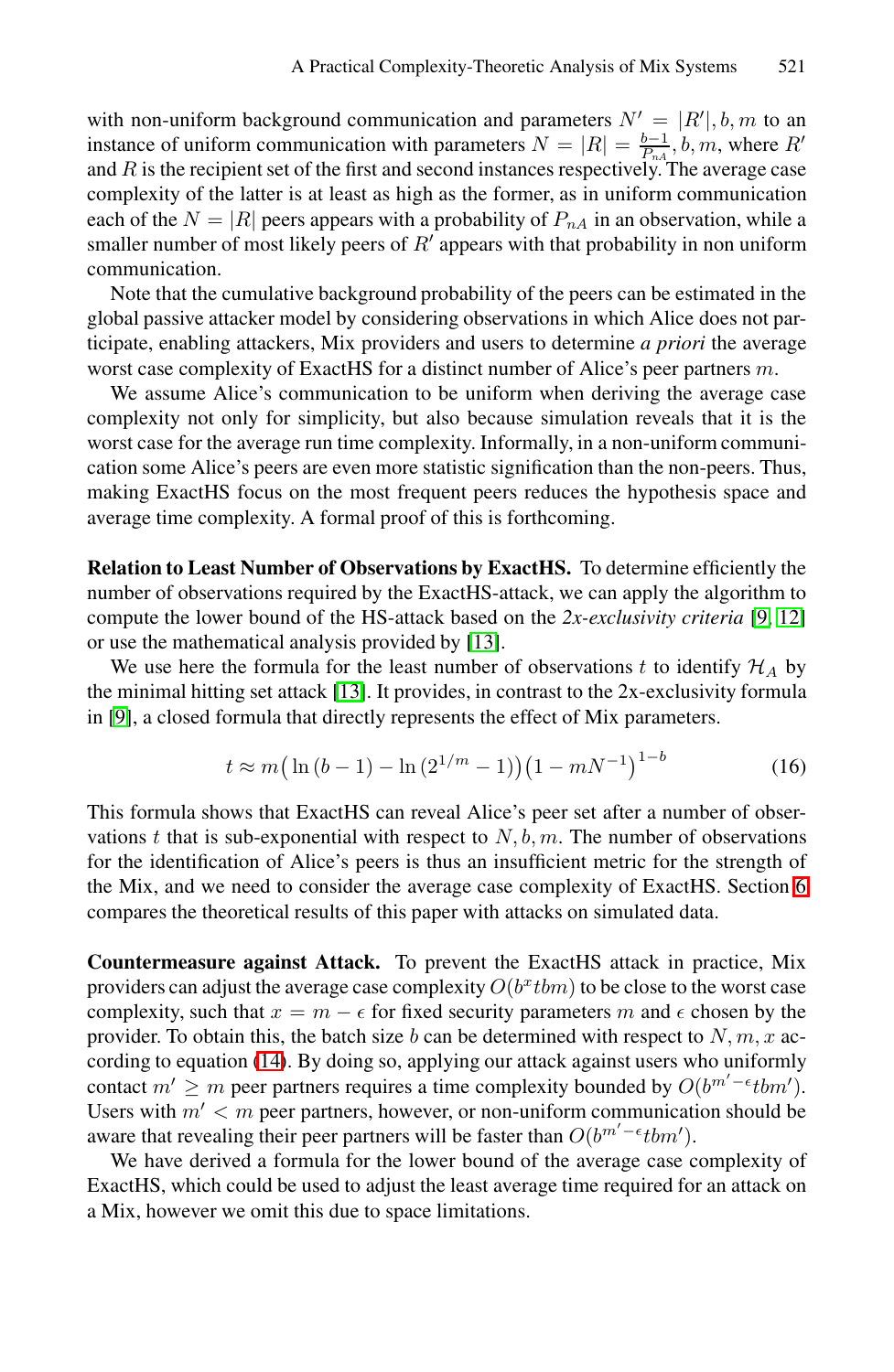<span id="page-14-0"></span>Note that ExactHS and statistical attacks are based on very different principles. Therefore, Mix configurations that are susceptible to ExactHS are not necessarily susceptible to the statistical attacks and vice versa. While it is outside of the scope of this paper, a c[omp](#page-10-1)arison of the effectiveness of both classes of attacks with respect to different Mix configurations and countermeasures would be an interesting topic for future research.

# **6 Simulation**

To support our mathematical analysis, we now show the ExactHS algorithm applied to randomly generated observations. These observations are generated under the uniform communication model of Sect. 4.1, which is chosen to allow direct comparison between the simulation and our theoretical results.

An attack is *successful* if ExactHS can unambiguously identify Alice's peer set  $\mathcal{H}_A$ ; the simulation generates new observations until this occurs. The average number of observations required by an attack is therefore the mean of the number of observations of all successful attacks. To ensure that our results are statistically significant, experiments were repeated until 95% of the results fall within 5% of the empirically observed mean.



**Fig. 3.** Parameters  $N, b, m$ , where  $x_{uw} = 2$ . Left: Number of observations when ExactHS succeeds. *Right:* Empirical recursion level for disproof by ExactHS.

*Average Worst Case.* To demonstrate that our analysis closely predicts the empirical average worst case complexity of ExactHS, we apply attacks on observations of a Mix with parameters  $N, b, m$  that are chosen acc[or](#page-14-1)ding to (14), where  $x_{uw} = 2$ . It is therefore expected that ExactHS succeeds on those configurations within a polynomial run time of  $O(b^2tbm)$ , while its average worst case recursion level is bounded by 2.

<span id="page-14-1"></span>Figure 3 shows the result of our simulation for fixed  $b = 50$ . The value of N is determined by (14) given fixed  $x_{uw} = 2$ ; *m* values are shown on the x-axis. The value of *N* ranges from 3200 for  $m = 10$  to 70000 for  $m = 40$ .

As the attack requires very few observations to succeed, the empirical probability distribution of the peers of the non-Alice senders at the termination of the attack strongly diverge from the function  $P_{nA} \approx \frac{b-1}{N}$  from which they are drawn<sup>6</sup>.

<sup>&</sup>lt;sup>6</sup> Assume for example that  $P_{nA} = 1/400$ , but the attack succeeds after  $|\mathcal{OS}| = 100$  observations, then the probability of each peer included by an observation in  $\mathcal{OS}$  exceeds  $P_{nA}$  by at least a factor of four.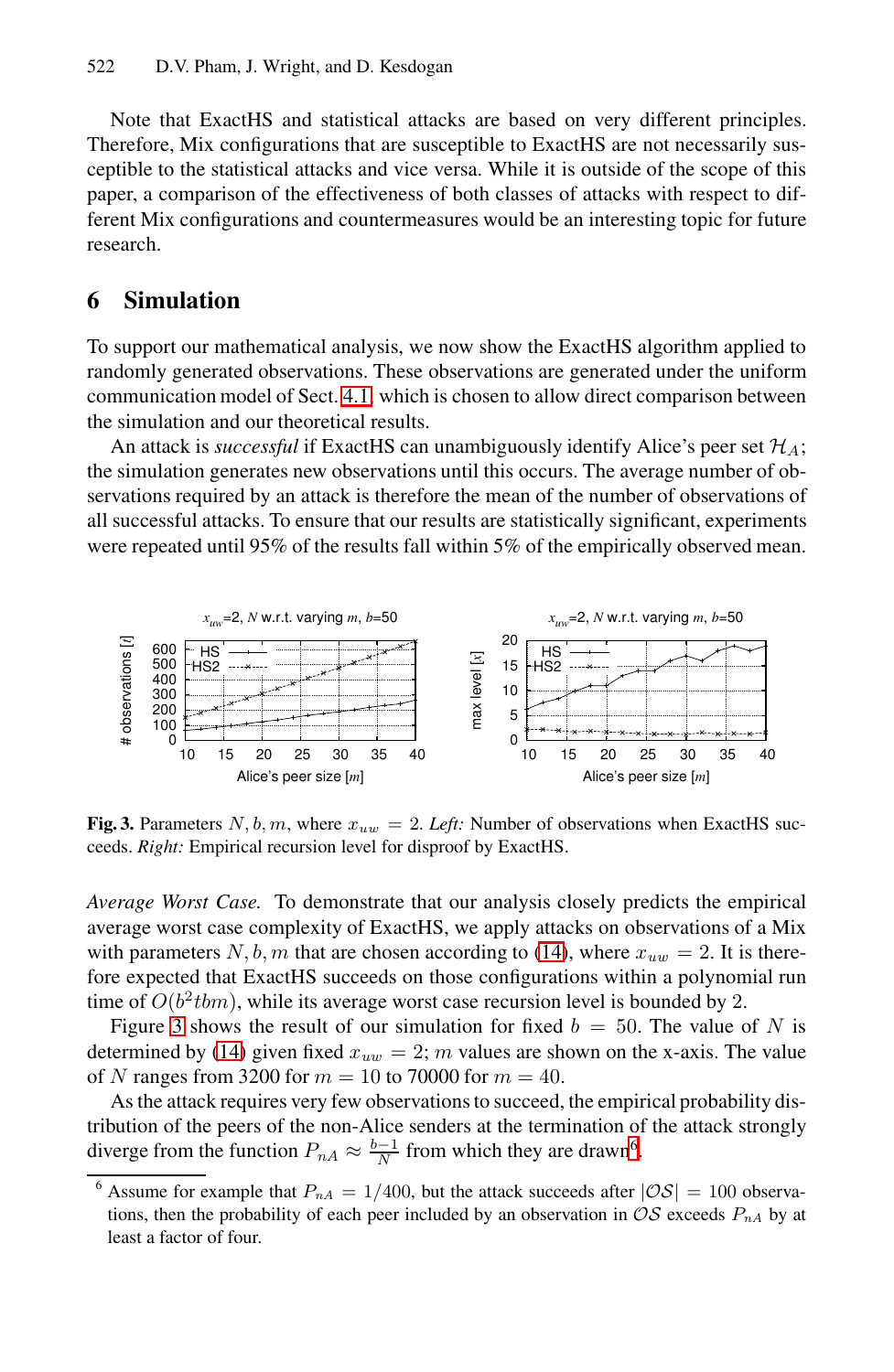Due to the law of large numbers, this side effect dimini[shes](#page-13-0) for large number of observations. We therefore consider the application of ExactHS where the number of observations is twice that required by (16). This is shown in the graphs by the line labelled (HS2). This doubling is simply to aid demonstration of our results by reducing the side effects due to the small number of observations.

The left plot shows on the y-axis the average number of observations to identify Alice's peer set unambiguously. The line (HS) represents the mean of the least possible number of observations required by ExactHS [in a](#page-11-0)n information theoretic sense. The line (HS2) shows the number of observations which corresponds to twice the value of (16).

The right plot shows on the y-axis the average worst case level required to disprove a set by ExactHS under the conditions represented by the lines (HS) and (HS2). The line (HS) shows that the level is significantly higher than  $x_{uw}$  if ExactHS identifies  $\mathcal{H}_A$  with the information theoretic minimal number of observations. This is due to the probabilities of many non-peers exceeding  $P_{nA}$  due to a low number of observations. With more observations, as in (HS2), we can see that the average worst case number of required peer choices is about  $x_{uw}$  for all selected  $N, b, m$  as predicted by (14). Collecting even more additional observations when applying ExactHS does not noticeably change the worst case number of peer choices.

# **7 Conclusion**

Previous non-statistical analyses of Mixes have been based almost exclusively on the least number of observations for an attack, and on the fact that the unambiguous identification of Alice's peer set requires the solution of an NP-complete problem.

This paper is the first presentation, to our knowledge, of a detailed complexitytheoretic analysis of the problem [of id](#page-11-1)e[ntify](#page-12-2)ing a user's peer set beyond the worst case complexity determined by the NP-completeness of the underlying problem. We achieve this by contributing closed formulas that determine the average case complexity with respect to the Mix parameters. These theoretical results are further supported by simulations.

It is clear from our results [th](#page-15-0)at the identification of Alice's peers in a Mix network, whilst being intractable in the worst case, contains a broad range of realistic Mix configurations that are polynomially solvable. These configurations are serious threats for anonymity that can now be identified by our results (13), (15). Our analyses enable further to identify those configurations that are solvable only in exponential time by ExactHS, allowing for an increase in the anonymity of these systems.

<span id="page-15-0"></span>In order to gain the average case complexity of the system, we employ the most efficient known algorithm that provides an exact result. Whilst the possibility exists that a more efficient algorithm could be discovered<sup>7</sup>, our results are the first to provide an analysis of this form.

In the future, we intend to extend the analysis in this work to more complex and real-world Mix models. It is hoped that this will allow us to understand the effect that different mixing strategies have on anonymity. In a wider context, our analyses are concerned with the identification of average polynomial-time-solvable instances of an

 $<sup>7</sup>$  As is possible with, for example, the prime factorisation algorithms employed in cryptanalysis.</sup>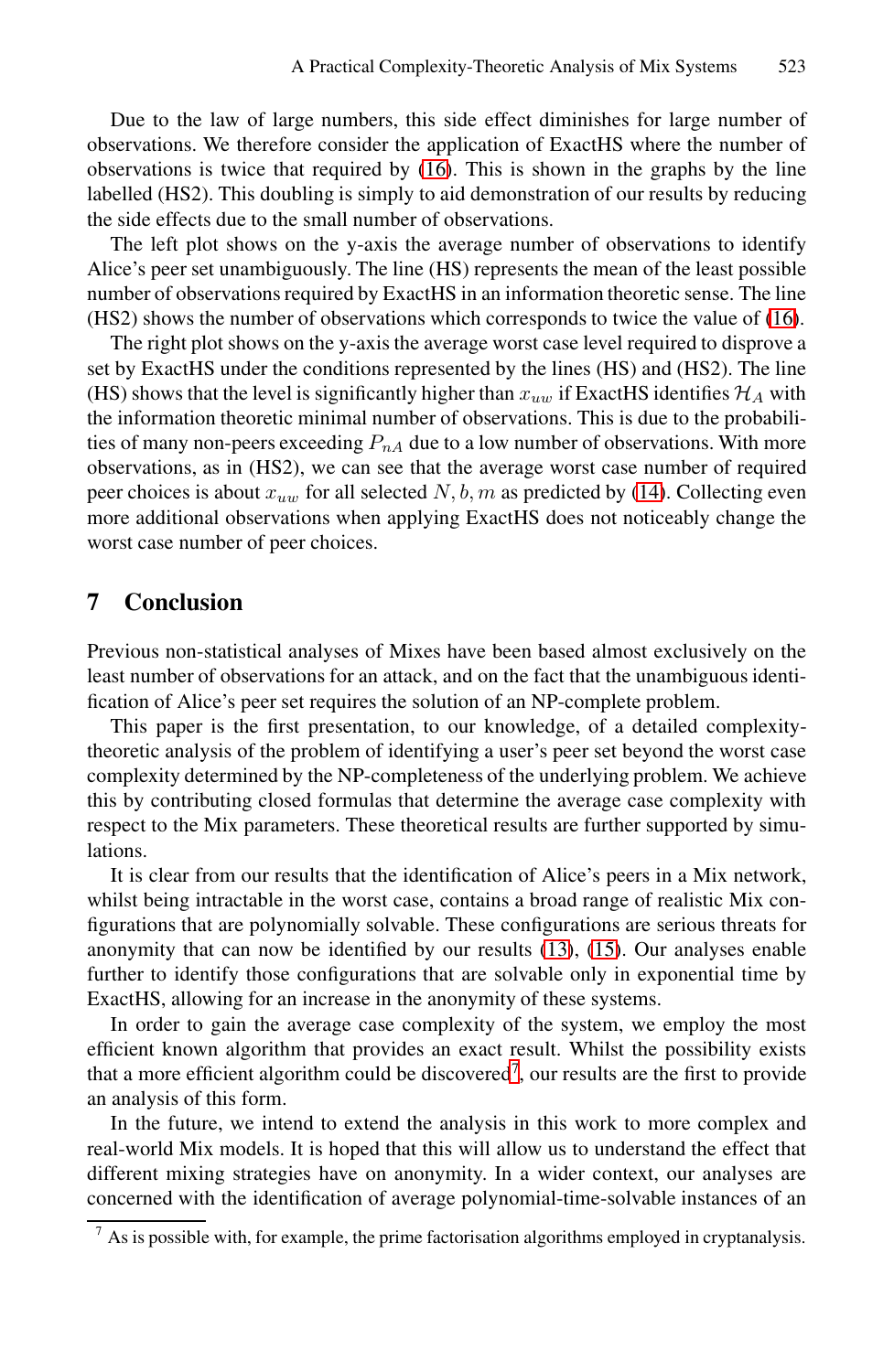NP-complete problem. The results presented here may therefore be of use in identifying average polynomial-time instances of other interesting NP-complete problems, which would have wider applications beyond the restricted scope of security and privacy.

# **References**

- [1] Agrawal, D., Kesdogan, D., Penz, S.: Probabilistic Treatment of MIXes to Hamper Traffic Analysis. In: IEEE Symposium on Security and Privacy, pp. 16–27 (2003)
- <span id="page-16-1"></span>[2] Berthold, O., Langos, H.: Dummy traffic against long term intersection attacks. In: Dingledine, R., Syverson, P.F. (eds.) PET 2002. LNCS, vol. 2482, pp. 110–128. Springer, Heidelberg (2003)
- <span id="page-16-0"></span>[3] Chaum, D.L.: Untraceable Electronic Mail, Return Addresses, and Digital Pseudonyms. Communications of the ACM 24(2), 84–88 (1981)
- <span id="page-16-5"></span>[4] Danezis, G.: Statistical Disclosure Attacks: Traffic Confirmation in Open Environments. In: Proceedings of Security and Privacy in the Age of Uncertainty, pp. 421–426 (2003)
- <span id="page-16-6"></span>[5] Danezis, G., Diaz, C., Troncoso, C.: Two-sided statistical disclosure attack. In: Borisov, N., Golle, P. (eds.) PET 2007. LNCS, vol. 4776, pp. 30–44. Springer, Heidelberg (2007)
- <span id="page-16-7"></span>[6] Danezis, G., Serjantov, A.: Statistical Disclosure or Intersection Attacks on Anonymity Systems. In: Fridrich, J. (ed.) IH 2004. LNCS, vol. 3200, pp. 293–308. Springer, Heidelberg (2004)
- <span id="page-16-10"></span>[7] Danezis, G., Troncoso, C.: Vida: How to use bayesian inference to de-anonymize persistent communications. In: Goldberg, I., Atallah, M.J. (eds.) PETS 2009. LNCS, vol. 5672, pp. 56–72. Springer, Heidelberg (2009)
- <span id="page-16-4"></span>[8] Garey, M.R., Johnson, D.S.: Computers and Intractability; A Guide to the Theory of NP-Completeness. W. H. Freeman & Co., New York (1990)
- <span id="page-16-2"></span>[9] Kesdogan, D., Agrawal, D., Pham, V., Rauterbach, D.: Fundamental Limits on the Anonymity Provided by the Mix Technique. In: IEEE Symposium on Security and Privacy (2006)
- <span id="page-16-3"></span>[10] Kesdogan, D., Pimenidis, L.: The Hitting Set Attack on Anonymity Protocols. In: Fridrich, J. (ed.) IH 2004. LNCS, vol. 3200, pp. 326–339. Springer, Heidelberg (2004)
- <span id="page-16-8"></span>[11] Mathewson, N., Dingledine, R.: Practical Traffic Analysis: Extending and Resisting Statistical Disclosure. In: Martin, D., Serjantov, A. (eds.) PET 2004. LNCS, vol. 3424, pp. 17–34. Springer, Heidelberg (2005)
- <span id="page-16-12"></span>[12] Pham, V.: Analysis of the Anonymity Set of Chaumian Mixes. In: 13th Nordic Workshop on Secure IT-Systems (2008)
- <span id="page-16-13"></span>[13] Pham, D.V., Kesdogan, D.: A Combinatorial Approach for an Anonymity Metric. In: Boyd, C., González Nieto, J. (eds.) ACISP 2009. LNCS, vol. 5594, pp. 26–43. Springer, Heidelberg (2009)
- [14] Serjantov, A., Danezis, G.: Towards an Information Theoretic Metric for Anonymity. In: Dingledine, R., Syverson, P.F. (eds.) PET 2002. LNCS, vol. 2482, pp. 259–263. Springer, Heidelberg (2003)
- <span id="page-16-11"></span>[15] Troncoso, C., Danezis, G.: The bayesian traffic analysis of mix networks. In: ACM Conference on Computer and Communications Security, CCS 2009, pp. 369–379 (2009)
- <span id="page-16-9"></span>[16] Troncoso, C., Gierlichs, B., Preneel, B., Verbauwhede, I.: Perfect matching disclosure attacks. In: Borisov, N., Goldberg, I. (eds.) PETS 2008. LNCS, vol. 5134, pp. 2–23. Springer, Heidelberg (2008)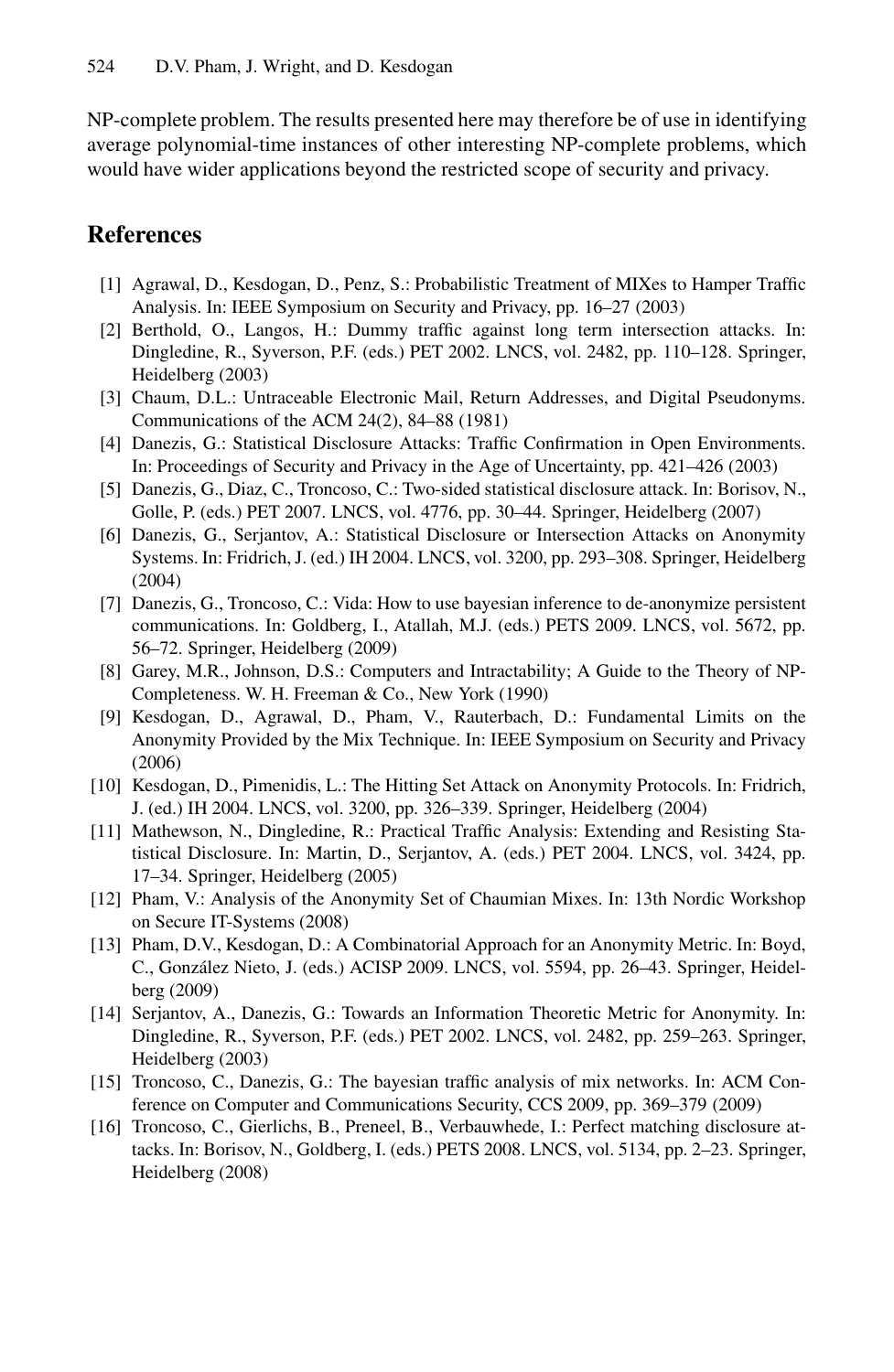# <span id="page-17-2"></span><span id="page-17-0"></span>**A Analysis of Expectation Function for Number of Peer Choices**

### **Relation to Number of Chosen Peers**

**Claim 1.** *The expectation*  $E_D(x, x_1, x_2, j)$  $E_D(x, x_1, x_2, j)$  *is a monotonically decreasing function with respect to the number of chosen peers x, where*  $1 \le x \le m - \frac{1}{2}$ *.* 

The proof consists of two parts. We will show that  $E_D(x, x_1, x_2, j)$  is monotonically decreasing given that  $x_1$  is fixed and then for the case that  $x_2$  is fixed.

*Proof (Monotonicity of*  $E_D(x, x_1, x_2, j)$  *given fixed*  $x_1$ ). This analysis refers to the case that the [nu](#page-17-1)mber of chosen non-peers  $x_1$  is fixed in the chosen peers  $x$ . By definition  $x_2 = (x - x_1)$ , therefore we replace all  $x_2$  in (12) by  $(x - x_1)$ . The following function determines the gradient of the resulting function by computing its partial derivative with respect to *x*:  $\frac{\partial E_D(x, x_1, x-x_1, j)}{\partial x} = \frac{tP_{nA}}{m}(2x - 2m - x_1 + j + 1)$ .

This equation is less-than or equal 0, if:

<span id="page-17-1"></span>
$$
x \le m + 0.5(x_1 - j) - 0.5 \tag{17}
$$

We consider the inequality (17) for different cases of  $(x_1 - j)$ . By definition  $x_1 \leq j$ , therefore only the following cases exist:

- *x*<sub>1</sub> = *j*: In this case *E*<sub>D</sub> is a decreasing function if  $x \le m \frac{1}{2}$ .
- $x_1$  < *j*: In this case  $E_D$  is always a decreasing function. The proof derives from the definition  $x = (x_1 + x_2)$ , where  $x_2 \leq (m - j)$ . Replacing  $x_2$  in the first equation by the latter inequality, we obtain:

$$
x \le m + (x_1 - j)
$$
  $\Rightarrow$   $x \le m + 0.5(x_1 - j) - 0.5$ , since  $x_1 - j \le -1$ .

Therefore (17) is always fulfilled in this case.

This proves that  $E_D(x, x_1, x_2, j)$  is a monotonically decreasing function with respect to the number of chosen peers *x*, where  $1 \le x \le m - \frac{1}{2}$ , given that *x*<sub>1</sub> is fixed. □

*Proof (Monotonicity of*  $E_D(x, x_1, x_2, j)$  *given fixed*  $x_2$ ). We now consider the case that the num[ber](#page-17-2) of Alice's peers is fixed in the number of chosen peers *x*. The gradient of  $E_D(x, x_1, x_2, j)$  with respect to *x* is now:  $\frac{\partial E_D(x, x-x_2, x_2, j)}{\partial x} = \frac{tP_{nA}}{m}(-m + x_2 + j)$ .

The relation  $(x_2 + j) \leq m$  is given by definition, therefore the gradient is always less-than or equal to 0. This proves that  $E_D(x, x_1, x_2, j)$  is a monotonically decreasing function, given that  $x_2$  is fixed.

We conclude from these two proofs that  $E_D(x, x_1, x_2, j)$  is a monotonically decreasing function with respect to the number of chosen peers *x*, where  $1 \le x \le m - \frac{1}{2}$ . This completes the proof of Claim 1. All analyses in the rest of the paper implicitly assume  $x \in [1, \ldots, m-1].$ 

**Relation to Order of Peer Choice.** This section will show that, in general, if one prefers to chose non-peers in  $\mathcal{H} \in \mathfrak{H}_i$  first and then the remaining peers of Alice, then the number of choices required to disprove  $H$  is maximised.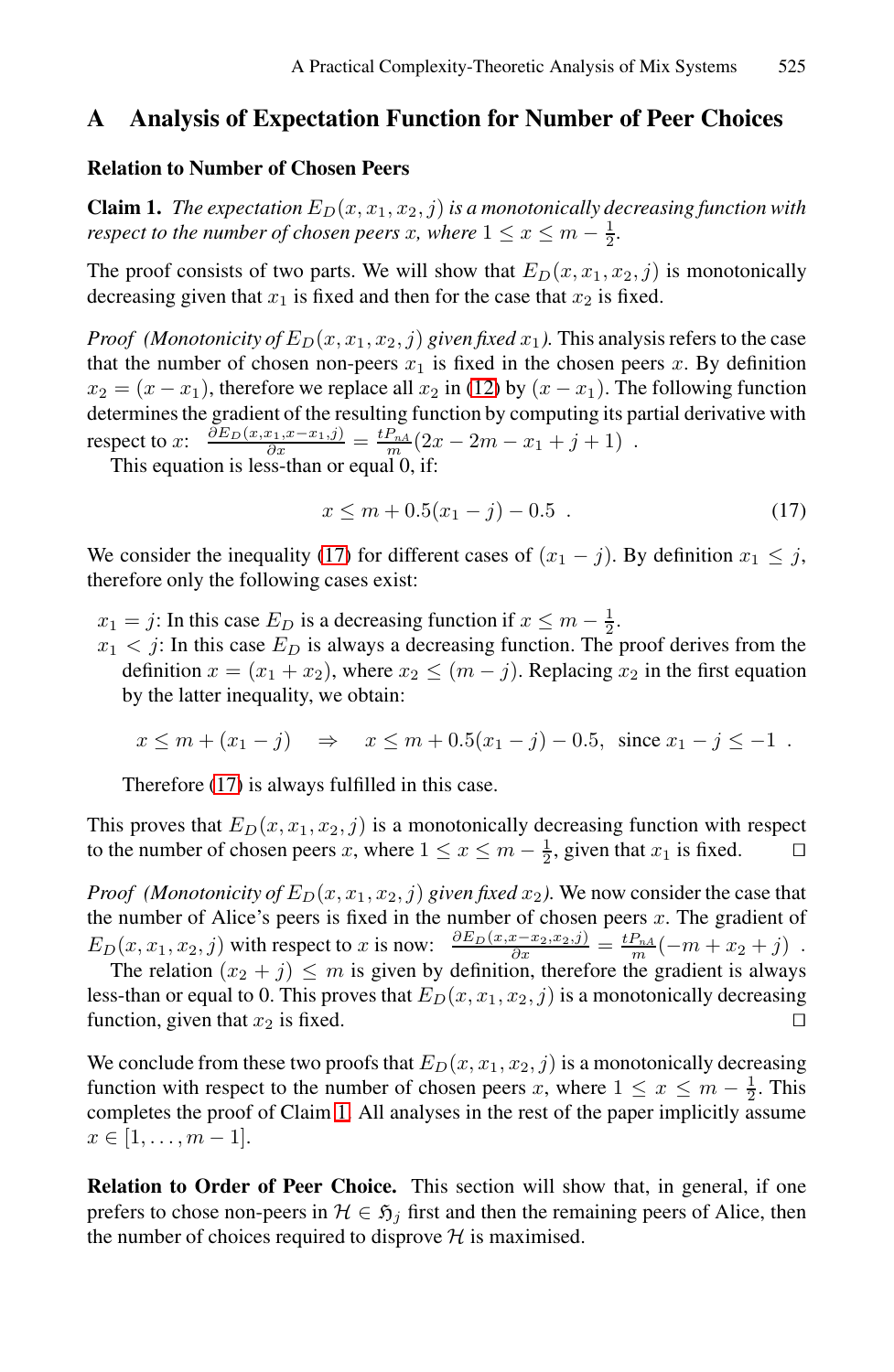**Claim 2.** Let *x* be a fixed number of chosen peers and  $x_1$  be the number of chosen *non-peers, where*  $x_1 \leq j \leq x$ *. The expectation*  $E_D(x, x_1, x_2, j)$  with respect to  $x_1$  is a *monotonically increasing function.*

*Proof.* To analyse how  $E_D$  is related to the number of non-peer choices  $x_1$ , we compute the partial derivative of  $E_D(x, x_1, x - x_1, j)$  with respect to  $x_1 \leq j \leq x$ , where *x* is fixed. This is:  $\frac{\partial E_D(x, x_1, x-x_1, j)}{\partial x_1} = \frac{tP_{nA}}{m}(m - x - 1)$ .

This equation is clearly greater than 0 (since  $x \leq m - 1$  is assumed), therefore  $E_D(x, x_1, x - x_1, j)$  is a monotonically increasing function for  $x_1$  in the complete interval  $[0, \ldots, j]$ .

<span id="page-18-0"></span>Note that  $E_D(x, x_1, x - x_1, j)$  for  $x_1 > j$  is, by definition of  $x_1$ , not defined. Given that H has  $x \geq j$  chosen peers,  $Po(H)$  is maximal if  $x_1 = j$  of the chosen peers are non-peers. Disproving  $H$  therefore requires the maximal number of chosen peers if the non-peers are chosen first. To simplify the notation, and because of the importance of the number of non-peers, we will replace the notation  $E_D(x, x_1, x - x_1, j)$  by the shorter notation  $E_D(x, x_1, j)$  in the sequel.

### **A.1 Average Worst Case Number of Peer Choices**

In this section we assume a worst case algorithm that chooses the peers of a set  $\mathcal{H} \in \mathfrak{H}_i$ such that the number of peer choices x to disprove  $\mathcal{H} \neq \mathcal{H}_A$  is maximal. According to the previous section this is the case if the non-peers are always chosen first in  $H$ .

**Claim 3.** Let  $\frac{N}{b-1} \geq 2(m-1)$ . The maximal number [of](#page-11-2) peer choices *x*, such that  $E_D(x, x_1, j) = 0$  *with respect to*  $N, b, m, j$ *, is:* 

<span id="page-18-1"></span>
$$
x_w = m - 0.5 - \sqrt{jN(b-1)^{-1} - j^2 + j - mj + 0.25} \tag{18}
$$

We call  $x_w$  the *average worst case number of peer choices*.

*Pro[of.](#page-18-1)* In order to ensure that all non-peers are chosen first, we set  $x_1 = j$ . Given this, the maximal number of peer choices is the value *x*, such that  $E_D(x, x_1, j)$  in (12) is 0.

$$
0 = E_D(x, j, j)
$$
  
\n
$$
\leq \frac{t}{m} \Big[ ((m - x - 1)(m - x) + j^2)(1 - (1 - \frac{b - 1}{N})) - j(1 - (b - 1)\frac{m - 1}{N}) \Big] .
$$

We obtain (18) by computing the positive root of the last right hand side function for the variable  $x$ . Equation (18) is valid if the term within the square root is at least 0. That is, if:

$$
0 \leq jN(b-1)^{-1} - j^2 + j - mj + 0.25
$$
.

Since  $j \le m$  the above equation holds if:  $N(b-1)^{-1} > 2(m-1)$ .

Note that it is sufficient to assume  $x_1 = j$  and  $x \geq j$  for the proof. There is no need to consider the case  $x < j$  for the average worst case number of peer choices, where  $x_1 < j$  separately.